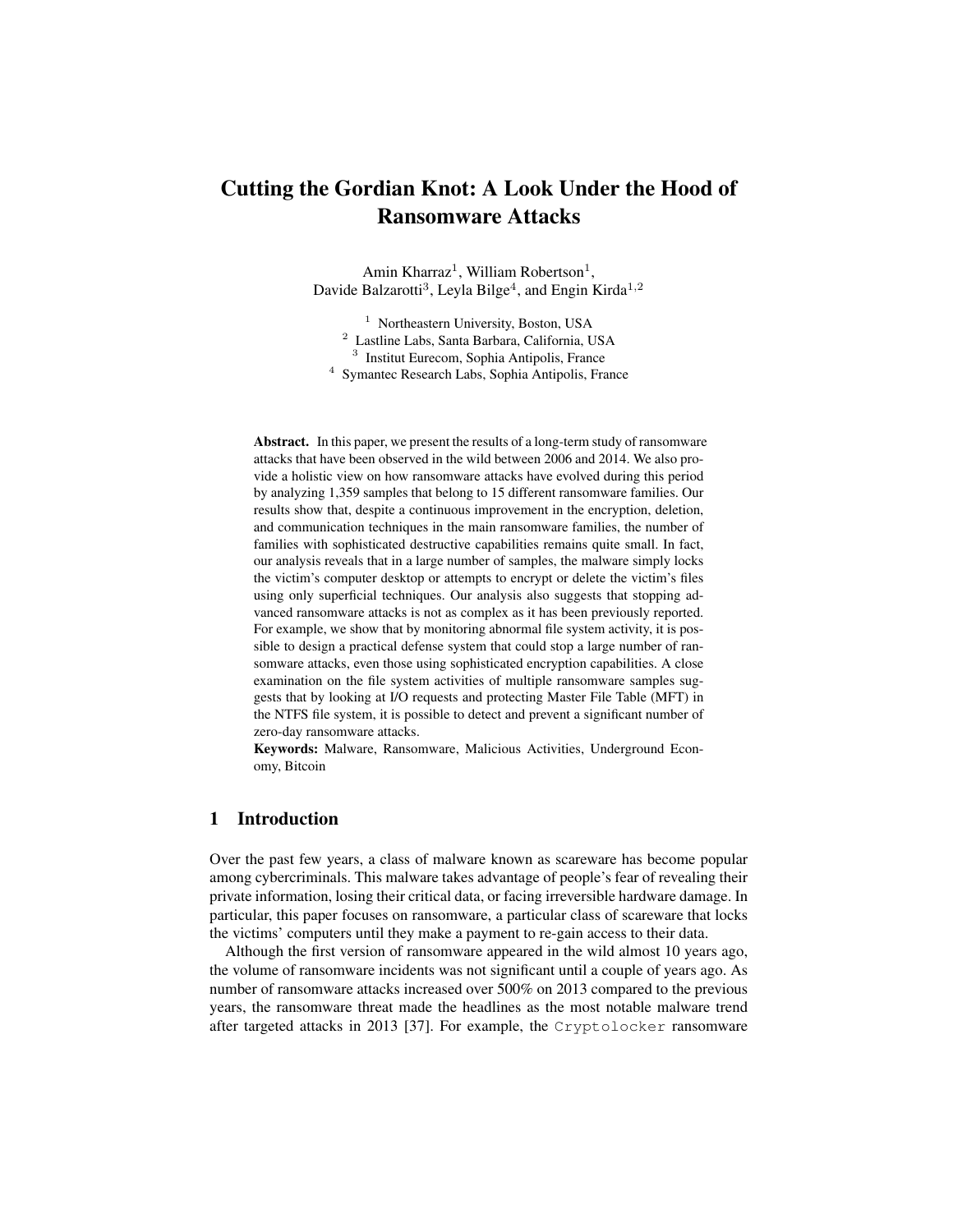alone managed to infect approximately 250 thousand computers around the world, including an entire police department that needed to pay a ransom to decrypt their documents [\[15](#page-18-0),[30\]](#page-19-1).

Given the significant growth of ransomware attacks [\[37](#page-19-0)], it is very important to develop a protection technique against this type of malware. However, designing effective defense mechanisms is not practically possible without having an insightful understanding of these attacks. Currently, many of the recent security reports about ransomware [[12](#page-18-1)[,15](#page-18-0)] rely on ad-hoc procedures rather than a scientific assessment. Moreover, these reports mainly focus on the advancements in ransomware attacks and their levels of sophistication, rather than providing some insights about effective defense techniques that should be adopted against this threat. In this paper, we investigate the key functionalities of ransomware samples such that we can propose effective detection mechanisms leveraging our findings.

We created a collection of ransomware samples that were categorized in 15 different families. Our data set covers the majority of the existing ransomware families that have been observed in the wild between 2006 and 2014. The data set is created using multiple sources including manual and automatic crawling of public malware repositories, and the ransomware samples submitted to Anubis [\[7](#page-18-2)] since 2011. The results of our analysis confirm the folk wisdom that such attacks have a continuous increase in the number of families and distinct samples per year [[25,](#page-18-3)[37](#page-19-0)] and also the advances in certain aspects of the specific functionalities of few ransomware families. However, our results also reveal that in a significant number of samples, the core parts of ransomware samples lack the technical complexity to perform successful attacks. While a small fraction of the samples can really prevent the victims from accessing the resources and cause severe problems, a significant number of samples fail to seriously take the victims' resources as hostage. More specifically, we show that more than 94% of ransomware samples in our data set simply try to lock the victims' computer desktop and request ransom, or use very similar and superficial approaches to target the victims' resources.

We also performed an analysis of the charging methods adopted by different ransomware families and also traced the transactions of 1,872 Bitcoin addresses that were used during the Cryptolocker attack. The analysis of the transactions shows that cybercriminals started to adopt evasive techniques (e.g., using new addresses for each infection to keep the balances low) in order to better conceal the criminal activity of the Bitcoin accounts. Our analysis also confirms that the Bitcoin addresses used for malicious intents share similar transaction records (e.g., short activity period, small Bitcoin amounts, small number of transactions). However, determining malicious addresses in the Bitcoin network based on the transaction history is significantly difficult, in particular when cybercriminals use multiple independent addresses with small amount of Bitcoins.

In addition to our long-term study, we also evaluate the feasibility of implementing defense mechanisms against destructive ransomware attacks. We provide an analysis of the file system activity of ransomware samples that target users' files. Our analysis shows that different classes of ransomware attacks with multiple levels of sophistication share very similar characteristics from a file system perspective, due to the nature of these attacks. Our analysis suggests that when an infected system is under attack, one can notice a significant change in the file system activity since the malicious pro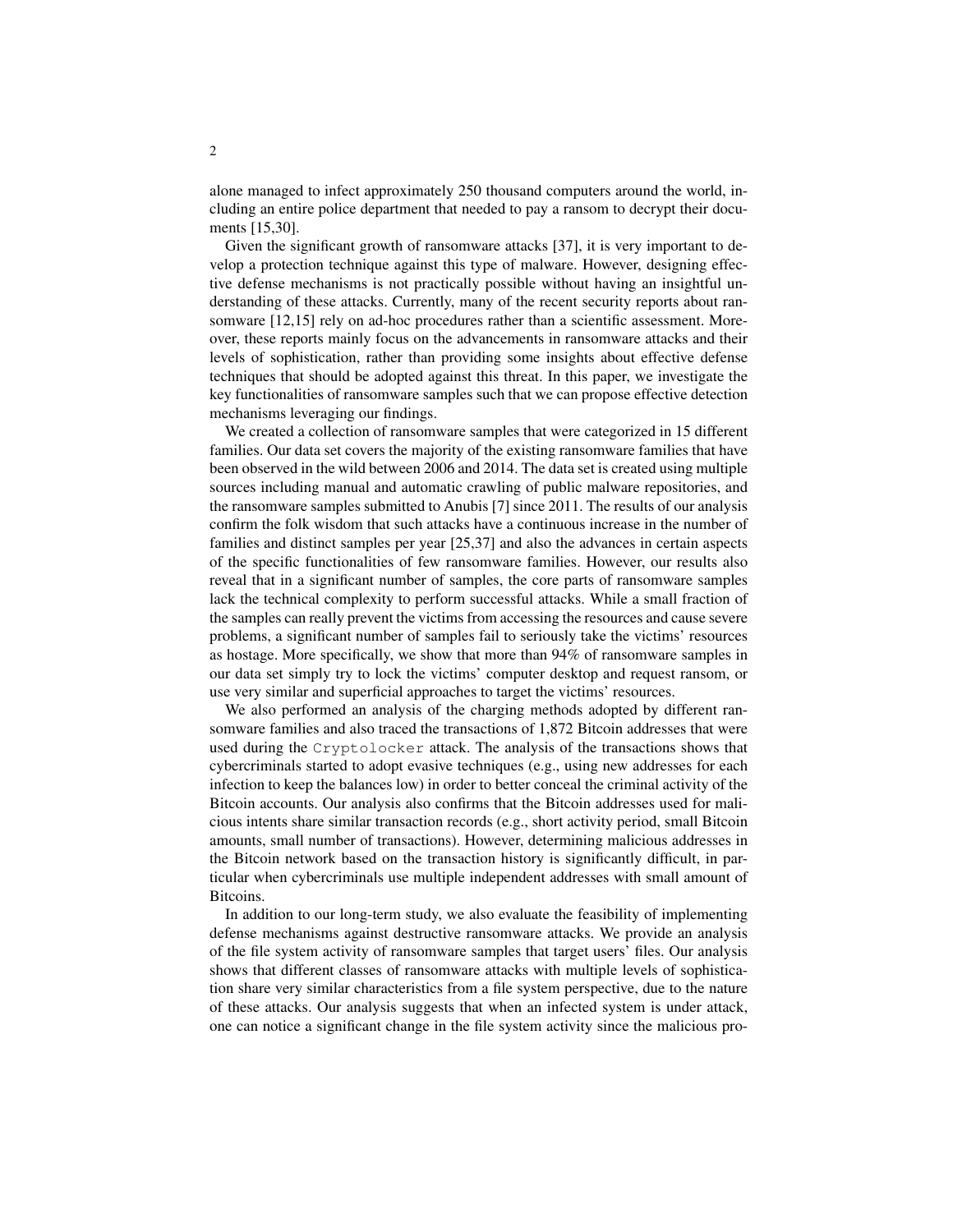cess generates a large number of similar file system access requests. Consequently, if we effectively monitor the file system activity (e.g., the changes in Master File Table (MFT) and the types of I/O Request Packets (IRP) to the file system), it is possible to detect multiple different types of destructive ransomware attacks that target users' files. This contradicts recent discussions in the security community about the impossibility of detecting or stopping these types of attacks due to the use of sophisticated destructive techniques [[5](#page-17-0)[,25](#page-18-3),[34](#page-19-2)[,37](#page-19-0)]. Based on our analysis, we conclude that detecting and stopping a large number of destructive ransomware attacks is not as complex as it has been reported and deploying practical defense mechanisms against these attacks is possible due to the engineering of NTFS file system.

In summary, the contributions of our paper are as follows:

- We analyzed 1,359 ransomware samples, describing previously undocumented aspects of ransomware attacks with the focus on distinctive and common behaviors among different families.
- We explain how the core parts of ransomware samples are engineered and how these findings can potentially be used to detect these attacks. Our analysis shows that the abnormal file system activity can be accurately monitored in destructive ransomware attacks with different levels of sophistication.
- We perform an analysis of charging methods adopted among ransomware families and also investigate how cybercriminals used cryptocurrency in recent ransomware attacks. Our analysis of illicitly-gained Bitcoins suggests that cybercriminals adopted multiple evasive techniques to protect their privacy in Bitcoin network, making the tracing procedure significantly more difficult.
- We suggest avenues that can be used to defend against a large number of destructive zero-day ransomware attacks. We propose a general methodology to detect these attacks without making any assumptions on how they attack the users' files.

The rest of the paper is structured as follows. In Section [2](#page-2-0), we present our data set and ransomware families we categorized. In Section [3,](#page-4-0) we present experiments we conducted and discuss our findings. In Section [4,](#page-12-0) we discuss the financial incentives and payment methods. In Section [5](#page-16-0), we briefly present related work. Finally, we conclude the paper in Section [6.](#page-17-1)

# <span id="page-2-0"></span>2 Ransomware Data Set

Since collecting the malware data set was a critical part of our research, in this section, we provide some details about our ransomware sample selection procedure. To achieve a comprehensive ransomware data set, we collected malware samples from multiple sources. While we obtained 37.9% of our samples from Anubis, 48.38% were collected by automatically crawling public malware repositories [[4,](#page-17-2)[2](#page-17-3),[1\]](#page-17-4). We captured the remainder 13.8% by manually browsing through security forums [\[23](#page-18-4),[3\]](#page-17-5).

We collected 3,921 ransomware samples from all those sources. However, after removing the samples that did not execute properly in our environment and those for which we were not able to find a release date, our data set contained a total of 1,359 active ransomware samples. To obtain accurate labels for these samples, we cross-checked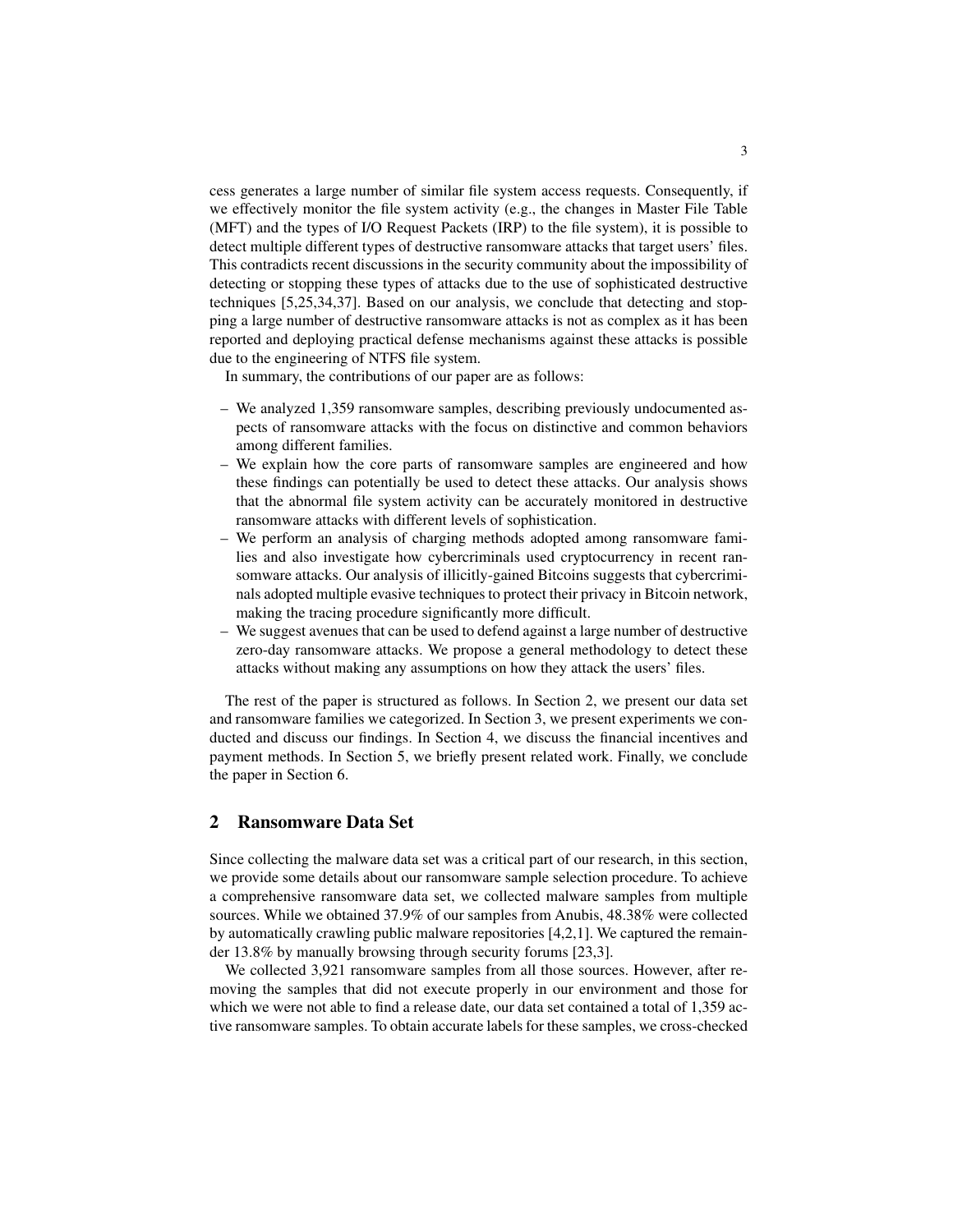| Family          | <b>Family Description</b> |                 |                   | <b>Types of Attacks</b> |                        |                     |                       |               |
|-----------------|---------------------------|-----------------|-------------------|-------------------------|------------------------|---------------------|-----------------------|---------------|
|                 | Samples                   | <b>Variants</b> | <b>First Seen</b> | <b>Most Recent</b>      | <b>Encypting Files</b> | <b>Changing MBR</b> | <b>Deleting Files</b> | Stealing Info |
| Reveton         | 244(17.95%)               | 14              | 2012              | 2014                    |                        |                     |                       |               |
| Cryptolocker    | 32(2.35%)                 | 4               | 2013              | 2014                    |                        |                     |                       |               |
| CryptoWall      | 11(0.8)                   | 2               | 2014              | 2014                    |                        |                     |                       |               |
| Tobfy           | 122 (8.97%)               | 12              | 2010              | 2014                    |                        |                     | ✓                     |               |
| Seftad          | 23(1.69%)                 | 4               | 2006              | 2010                    |                        |                     |                       |               |
| Winlock         | 308(22.66%)               | 27              | 2008              | 2013                    |                        |                     |                       |               |
| Loktrom         | 4(0.29%)                  | 2               | 2012              | 2013                    |                        |                     |                       |               |
| Calelk          | 9(0.663%)                 | $\overline{c}$  | 2009              | 2010                    |                        |                     |                       |               |
| Urausy          | 523 (38.48%)              | 16              | 2009              | 2014                    |                        |                     |                       |               |
| Krotten         | 17(1.25%)                 | 3               | 2008              | 2009                    |                        |                     |                       |               |
| BlueScreen      | 4(0.29%)                  |                 | 2008              | 2009                    |                        |                     |                       |               |
| Kovter          | 8(0.58%)                  | $\overline{c}$  | 2013              | 2013                    |                        |                     |                       | √             |
| Filecoder       | $9(0.66\%)$               | 3               | 2012              | 2014                    |                        |                     | ✓                     |               |
| GPcode          | 21(1.54%)                 | 4               | 2004              | 2008                    |                        |                     |                       |               |
| Weelsof         | 24 (1.76%)                | 3               | 2012              | 2013                    |                        |                     |                       |               |
| No. of Samples  | 1,359                     |                 |                   |                         | 73(5.37%)              | 23(1.69%)           | 484(35.61%)           | 44(3.23%)     |
| No. of Variants |                           | 99              | ٠                 |                         | 13(13.13%)             | $4(4.04\%)$         | 29(21.33%)            | $6(6.06\%)$   |

<span id="page-3-0"></span>Table 1: The list of malware families used in our experiments. Some families such as Reveton, Winlock, and Urausy aggressively employed polymorphic techniques.

the malware samples by automatically submitting the list of MD5 hashes to VirusTotal. To be conservative on our ransomware malware selection, we consider a malware to be ransomware if at least three AV engines recognized it as belonging to this category.

To obtain the family names, we parsed the naming schemes of the AV vendors that are commonly used to assign malware labels. In 77% of samples, AV engines followed the same labeling scheme and our naming policy was mainly based on the popularity of the family name in the community (e.g., Gpcode, Reveton). The remaining 23% of the samples were labeled in an inconsistent way among the different antivirus software, and in this case we simply selected the most common label among the list of the top 39 AV engines. For example, some samples were labeled both as Pornoasset and as Tobfy by top AV engines, but we labeled these samples as  $T<sub>obj</sub>$  due to the perceived popularity of the label.

To the best of our knowledge, our analysis covers the majority of the existing ransomware families observed between 2006 to 2014. However, as our data collection module relies on external sources, we are aware of the possibility of missing some types of ransomware attacks. Furthermore, in order to conduct balanced experiments over the ransomware families, and also to avoid biased results due to polymorphic techniques, we performed our analysis not only based on individual samples, but also based on the families and distinct variants per family. Table [1](#page-3-0) shows the total number of distinct samples per family as well as distinct variants in each family. It also shows the first time they appeared in the wild and the most recent sample in our data set.

As it can be clearly seen from Table [1,](#page-3-0) there is a rapid emergence of new families between 2012 and 2014, as well as a significant growth on the number of new samples in each family. This may be due to a bias on the data set toward more recent samples, or to the multiplication of samples due to polymorphism in newer families. (e.g., Winlock, Urausy, and Reveton). The Table also shows the types of ransomware attacks we observed among each family in our data set (in addition to locking the user desktop). In particular, we observed that 61.22% of the samples (57 variants) only targeted the desktop of compromised computers, without touching the documents in the file system. More details on the locking procedure are discussed in Section [3.1](#page-10-0). Encrypting the victim files in addition to locking the desktop was observed in 5.37% of samples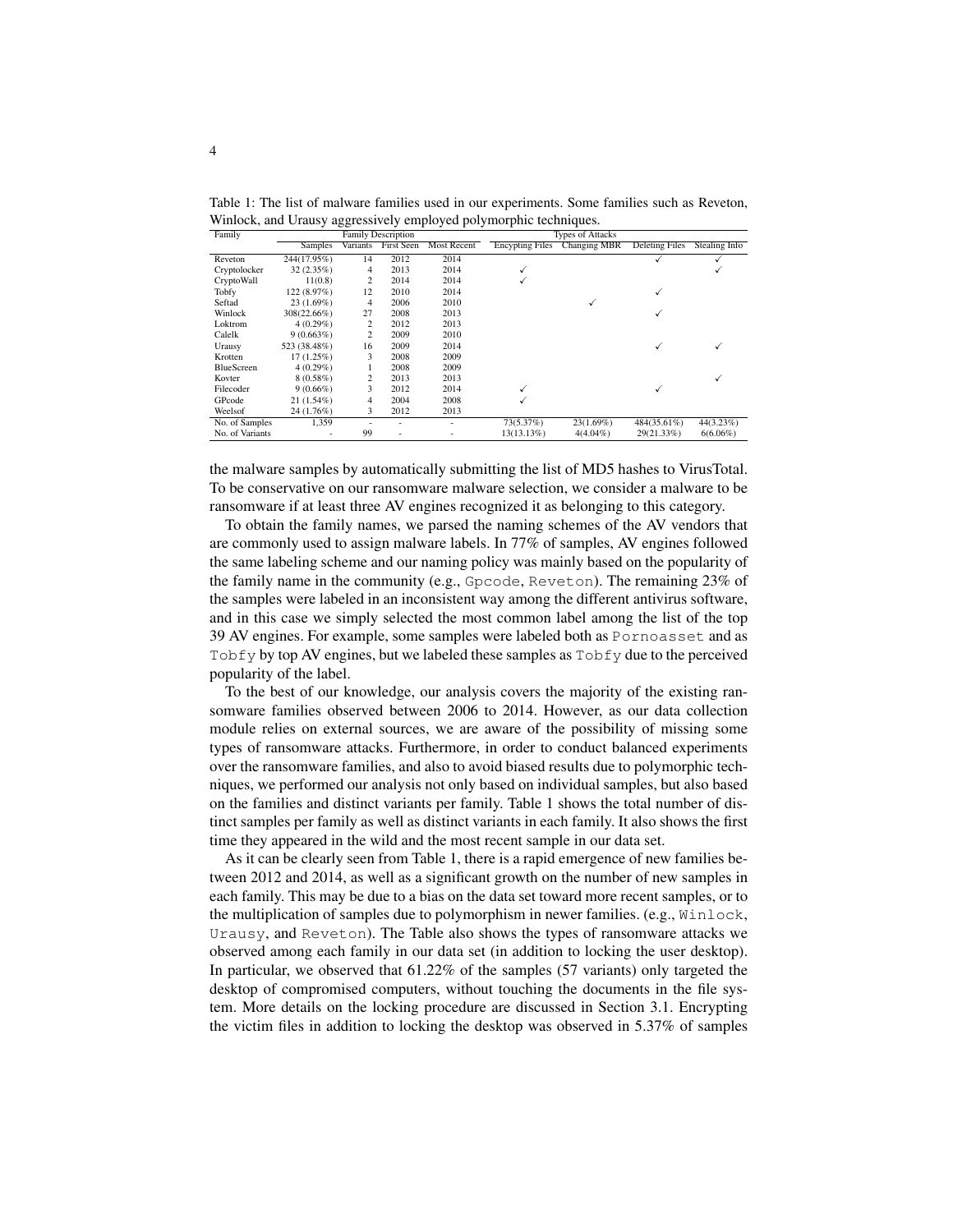in four families (Cryptolocker, CryptoWall, Filecoder, and Gpcode). We also observed the emergence of other malicious activities, such as changing the browser setting or performing multiple infections to install other malware, in 3.23% of the samples. Despite the fact that the number of samples performing additional malicious activities (e.g., stealing private information) is not alarmingly high, this phenomenon is now increasing. For example, our analysis shows that information stealing was first seen in Reveton in early 2012, but other families such as Kevtor, Urausy, and Cryptolocker started to add stealing information capabilities to their samples after that date [\[16](#page-18-5),[21\]](#page-18-6). We provide more details on the malicious behaviors among ransomware families in Section [3](#page-4-0).

### 2.1 Experimental Setup

We performed all malware execution experiments according to common scientific guidelines [[33\]](#page-19-3) inside a Cuckoo Sandbox [\[14](#page-18-7)] running Windows XP SP3 32bit, with a controlled access to the Internet via NAT. Network traffic (e.g., IRC, DNS and HTTP) were allowed to enable commands and controls (C&C) communication. In order to control harmful traffic (e.g., spam) during the execution of the experiments, we redirected this traffic to a local honeypot. The network bandwidth was also reduced to mitigate potential DoS attacks.

The environment installed inside the malware analysis system includes typical data in an user session such as saved credentials, browser history, and other customizations. We also emulated some basic user activity by running an script in each malware run (e.g., opening a window, moving the mouse, opening a website). We then executed each sample in the analysis environment for 45 minutes to capture the execution traces of the sample. Since current ransomware samples typically start attacking the user's files right after the malicious program is executed by the user, we believe that the 45 minutes threshold is sufficient for most ransomware samples to exhibit their malicious behavior. After each execution, the entire system is rolled back to a clean state to prevent any interference across executions.

### <span id="page-4-0"></span>3 Characterization and Evolution

In this section, we describe our findings based on the types of malicious activities detected in ransomware samples during our experiments. We partition the malicious activities into multiple categories and discuss our findings in each of them.

#### <span id="page-4-1"></span>3.1 File System Activity

One of our first goals was to describe how a malicious process interacts with the file system when a compromised computer is under a ransomware attack. To answer this question, we investigate the common characteristics of ransomware attacks from a file system perspective regardless of the technical differences that these attacks might have (such as the infection and the key generation techniques). In order to monitor the file system activity, multiple approaches could be used. One classic approach is to hook the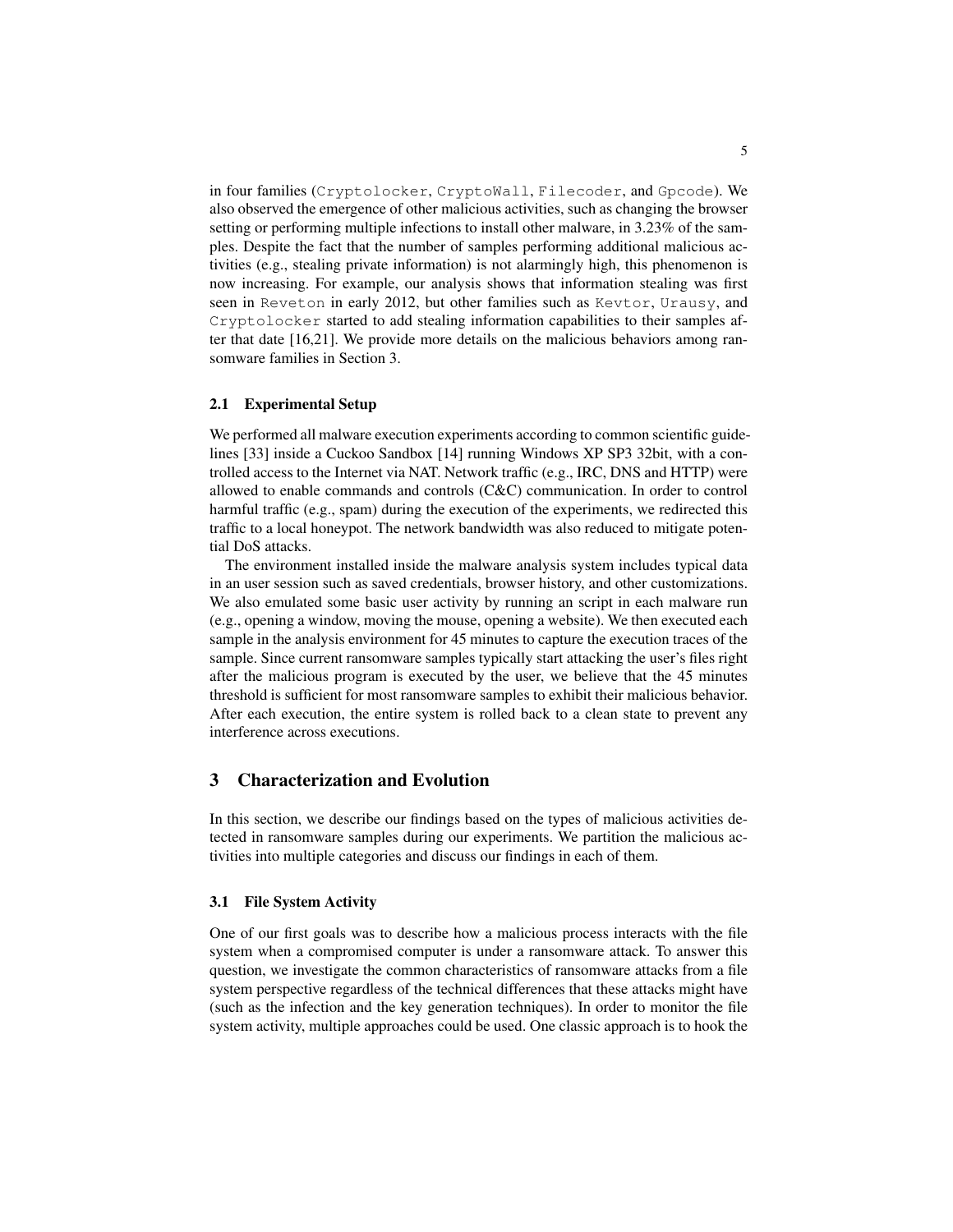SSDT table [[19,](#page-18-8)[22](#page-18-9)] to monitor interesting function calls. In our analysis, we developed a minifilter driver [[26\]](#page-18-10) to capture all I/O Requests that the I/O manager generates on behalf of user-mode processes to access the file system.

To monitor the I/O requests the minifilter driver registers callback routines to the filter manager. In our analysis, we defined pre-operation and post-operation callback routines for all IRP functions in order to precisely record any I/O and transaction activity on the files. For each file system request, we collected the process name, the process ID, the parent process ID, the pre-operation and post-operation callback time, the IRP type, the arguments and the result of the operation. Each record is a tuple:

*<*PName,PID,PPID,PreOpTime,PostOpTime,IRPFlag,Args,Result*>*

The minifilter with different callback routines allows us to capture all the the read, write, and attribute change requests to the file system at the closest possible level to the file system driver. Our minifilter driver is deployed in a privileged kernel mode that has access to nearly all objects of the operating system. Furthermore, since we captured the file system activity directly from the I/O manager in the kernel, there was a low chance that cybercriminals could bypass our monitor. When looking at the execution traces of the malware program in the analysis environment, we observed that the way malicious processes generate requests to access file system was significantly different from benign processes. By performing a close examination of the file system activity of multiple ransomware samples, we were able to distinguish multiple attack strategies that ransomware families used while the system was under the attack. We discuss our findings in the following sections.

Encryption Mechanisms As presented in Table [1](#page-3-0), 5.37% of the samples among four families employed some encryption mechanisms during the experiments. Our analysis shows that existing ransomware samples use both customized and standard cryptosystems during the attacks. The customized cryptosystems are not necessarily more reliable or complicated than the standard cryptosystems that Windows platforms provide (e.g., CryptoAPI). Cybercriminals develop their own cryptosystems for multiple reasons. One reason is probably to decrease the chance of being easily detected by common malware analysis techniques (e.g., PE header checking, Hooking standard API functions). One of the key features crypto-style ransomware samples should have is to reliably minimize the chance of recovering the original data after generating the encrypted files. Some of the modern crypto-style ransomware families such as cryptolocker and CryptoWall make use of standard Windows functions to perform their file encryption. They simply call CryptEncrypt with an handle to the encryption key and a pointer to a buffer that contains the plaintext to be encrypted. In these families, the plaintext in the buffer is directly overwritten with the encrypted data created by this function. As depicted in Table [2,](#page-6-0) the I/O manager generates IRP MJ CREATE on behalf of the malicious process to open the user's file. The file content is read via IRP MJ READ for encryption and is overwritten with the ciphertext buffer using the IRP MJ WRITE function each time a file encryption occurs.

We also observed that even if the samples do not use standard cryptosystems, it is still possible to recognize how they attack users' files. For instance, a member of the Filecoder family uses a simple customized approach to encrypt files. Unlike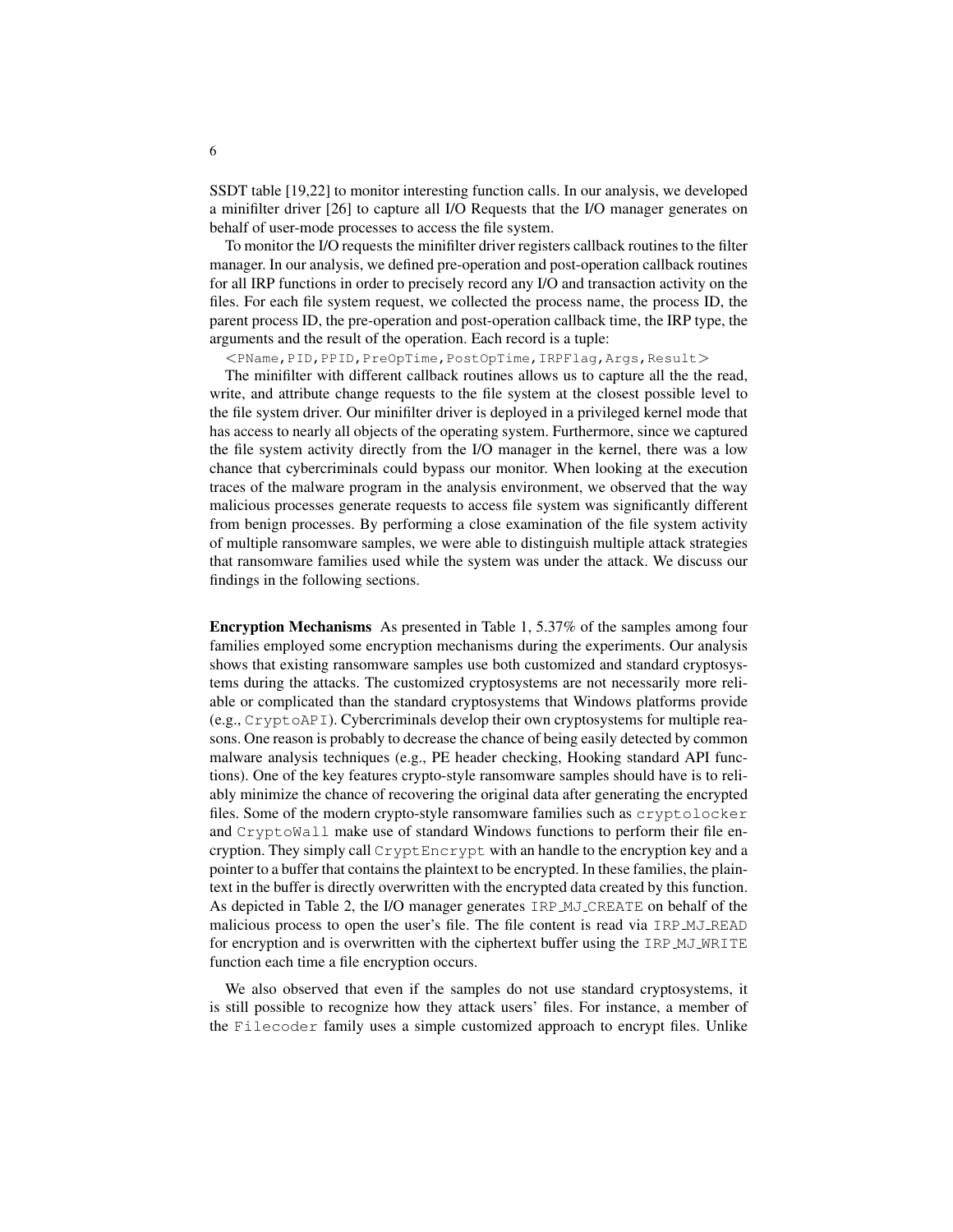<span id="page-6-0"></span>Table 2: The IRP requests generated on behalf of the malicious process during Cryptowall attack. Similar file system activity traces were also observed in Cryptolocker attack due to the use of Windows standard cryptosystem. The table does not show all the captured information for each I/O operation.

| Process Name | Operation                | Path                                      | Result         |
|--------------|--------------------------|-------------------------------------------|----------------|
| mal.exe      | IRP_MJ_CREATE            | E:\MySubmissions                          | <b>SUCCESS</b> |
| mal.exe      | IRP_MJ_DIRECTORY_CONTROL | E:\MySubmissions\dimva2015-submission.tex | <b>SUCCESS</b> |
| mal.exe      | IRP_MJ_CLEANUP           | E:\MySubmissions\                         | <b>SUCCESS</b> |
| mal.exe      | IRP_MJ_CLOSE             | E:\MySubmissions\                         | <b>SUCCESS</b> |
| mal.exe      | IRP_MJ_CREATE            | E:\MySubmissions\dimva2015-submission.tex | <b>SUCCESS</b> |
| mal.exe      | IRP_MJ_READ              | E:\MySubmissions\dimva2015-submission.tex | <b>SUCCESS</b> |
| mal.exe      | IRP_MJ_WRITE             | E:\MySubmissions\dimva2015-submission.tex | <b>SUCCESS</b> |
| mal.exe      | IRP_MJ_READ              | E:\MySubmissions\dimva2015-submission.tex | <b>SUCCESS</b> |
| mal.exe      | IRP_MJ_WRITE             | E:\MySubmissions\dimva2015-submission.tex | <b>SUCCESS</b> |
|              |                          |                                           |                |
|              |                          |                                           |                |
|              |                          |                                           |                |
| mal.exe      | IRP_MJ_CREATE            | E:\MySubmissions\dimva2015-submission.tex | <b>SUCCESS</b> |
| mal.exe      | IRP_MJ_SET_INFORMATION   | E:\MySubmissions\dimva2015-submission.tex | <b>SUCCESS</b> |
| mal.exe      | IRP_MJ_CLOSE             | E:\MySubmissions\dimva2015-submission.tex | <b>SUCCESS</b> |

Cryptolocker and CryptoWall, the sample first generates an encrypted version of a file using an AES-256 encryption key and then overwrites the original file's data with the encrypted file. Table [3](#page-7-0) shows how the malicious process interacts with the file system to encrypt an arbitrary file when the system is under the attack. The types of IRPs generated when the malicious process operates show how a ransomware sample targets the victim's files. For example, the sequence of IRPs shows that the ransomware sample first queries the given location to find the user's file and creates handles to the original and encrypted files. The file's data is read via a IRP MJ READ IRP and the encrypted data buffer is written to the destination file via a IRP MJ WRITE IRP. Consequently, IRP MJ SET INFORMATION is used to delete the original file after the file is closed and also to overwrite the original file with the encrypted file. The sequence of IRPs shown in Figure [3](#page-7-0) is repeated for every file on the infected system.

Another sample from Filecoder makes use of the Defragmentation API to get raw access to each file's data based on the volume sector and the cluster size. The sample overwrites the files with custom data patterns based on how the files are kept on the disk. For example, if the file mapping check shows that the file has multiple extents, the physical disk offsets of each extent should be retrieved to be overwritten with the custom data pattern. If the file does not have any extents, it means that the file is small and is kept as a MFT entry in the MFT table. The malware uses the DeviceIoControl from kernel32.dll to get the file map on the physical disk. Figure [1](#page-8-0) shows how a malicious process finds the file's data and overwrites the data after the encryption. When NTFS finds the file record for the MFT, it obtains the VCN-to-LCN mapping information in the file records data attribute. Consequently, the malicious process can easily retrieve the information and locate the file's data on the disk.

Encryption techniques (e.g., key generation and key management) in crypto-style ransomware families have also evolved significantly. For example, a Gpcode variant generates a static key during the attack. This key is also used to encrypt all the nonsystem files. Finding the encryption key in this variant is fairly simple and we were able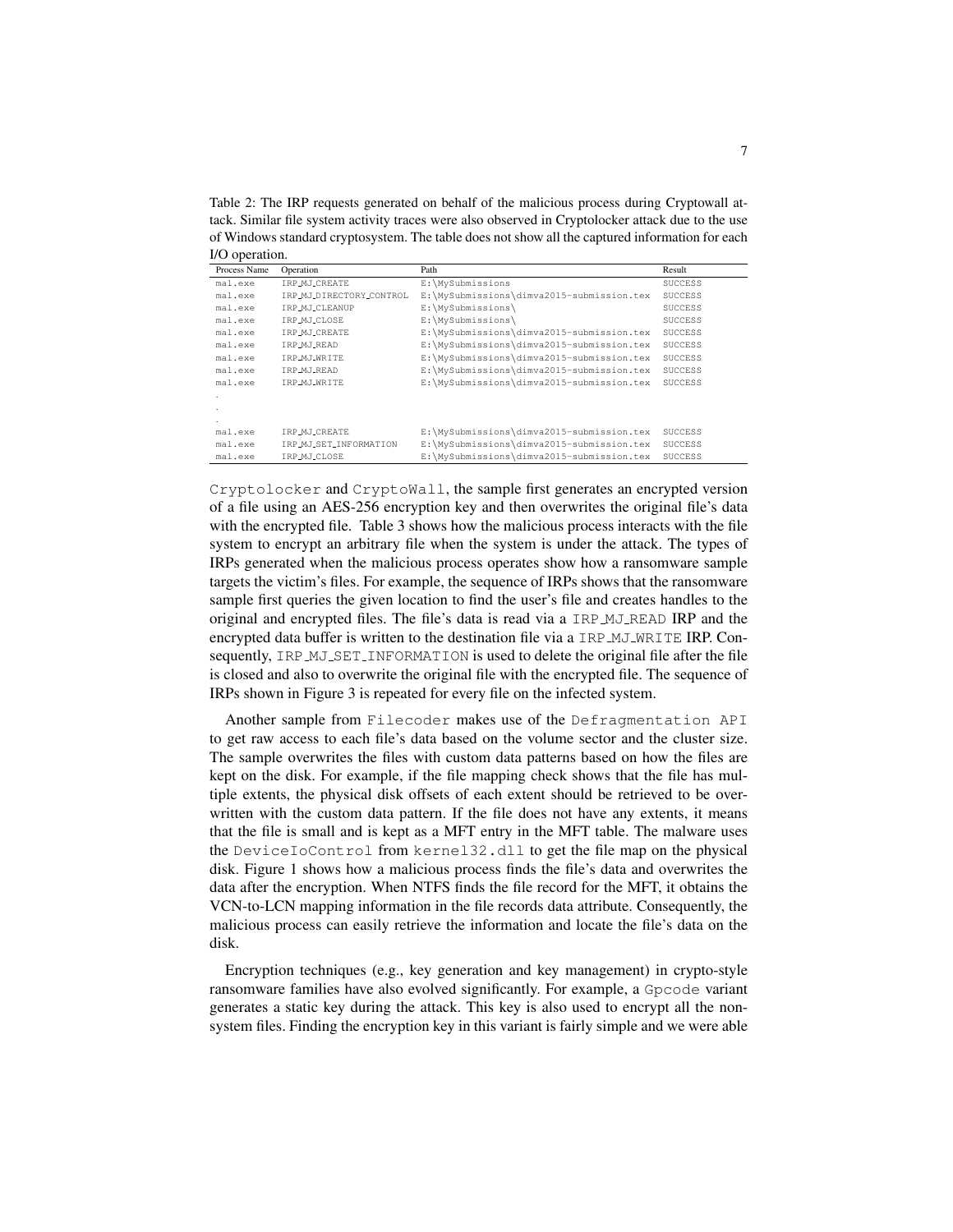<span id="page-7-0"></span>Table 3: The types of IRPs requested by a malicious process to encrypt and overwrite the victim's files during a ransomware attack. The attack strategy can be detected by analyzing the I/O requests sent to the file system.

| Process Name | Operation                | Path                                            | Result         |
|--------------|--------------------------|-------------------------------------------------|----------------|
| mal.exe      | IRP_MJ_CREATE            | E:\MySubmissions                                | <b>SUCCESS</b> |
| mal.exe      | IRP_MJ_DIRECTORY_CONTROL | E:\MySubmissions\dimva2015-submission.tex       | <b>SUCCESS</b> |
| mal.exe      | IRP_MJ_CLEANUP           | E:\MySubmissions\                               | <b>SUCCESS</b> |
| mal.exe      | TRP MJ CLOSE             | E:\MySubmissions\                               | <b>SUCCESS</b> |
| mal.exe      | IRP_MJ_CREATE            | E:\MySubmissions\dimva2015-submission.tex       | <b>SUCCESS</b> |
| mal.exe      | TRP_MJ_CREATE            | E:\MySubmissions\dimva2015-submission.tex.crypt | <b>SUCCESS</b> |
| mal.exe      | IRP_MJ_READ              | E:\MySubmissions\dimva2015-submission.tex       | <b>SUCCESS</b> |
| mal.exe      | IRP_MJ_READ              | E:\MySubmissions\dimva2015-submission.tex       | <b>SUCCESS</b> |
|              |                          |                                                 |                |
|              |                          |                                                 |                |
| mal.exe      | IRP_MJ_WRITE             | E:\MySubmissions\dimva2015-submission.tex.crypt | <b>SUCCESS</b> |
|              |                          |                                                 |                |
|              |                          |                                                 |                |
| mal.exe      | TRP_MJ_CLEANUP           | E:\MySubmissions\dimva2015-submission.tex.crypt | <b>SUCCESS</b> |
| mal.exe      | IRP_MJ_CLEANUP           | E:\MySubmissions\dimva2015-submission.tex       | <b>SUCCESS</b> |
|              |                          |                                                 |                |
|              |                          |                                                 |                |
| mal.exe      | TRP_MJ_CREATE            | E:\MySubmissions\dimva2015-submission.tex       | <b>SUCCESS</b> |
| mal.exe      | IRP_MJ_SET_INFORMATION   | E:\MySubmissions\dimva2015-submission.tex       | <b>SUCCESS</b> |
| mal.exe      | IRP_MJ_CLEANUP           | E:\MySubmissions\dimva2015-submission.tex       | <b>SUCCESS</b> |
| mal.exe      | IRP_MJ_CLOSE             | E:\MySubmissions\dimva2015-submission.tex       | <b>SUCCESS</b> |
|              |                          |                                                 |                |
|              |                          |                                                 |                |
| mal.exe      | IRP_MJ_CREATE            | E:\MySubmissions\dimva2015-submission.tex.crypt | <b>SUCCESS</b> |
| mal.exe      | IRP_MJ_SET_INFORMATION   | E:\MySubmissions\dimva2015-submission.tex.crypt | <b>SUCCESS</b> |
| mal.exe      | IRP_MJ_CLOSE             | E:\MySubmissions\dimva2015-submission.tex.crypt | <b>SUCCESS</b> |

to retrieve the key by comparing the encrypted file and the original one. The most recent Gpcode variant in our data set encrypts the files using a unique AES-256 encryption key. The encryption key is then encrypted using a 1024-bit RSA public key. Another change we observed over time is the place where an asymmetric key pair is generated. For example, in a sample (<md5:ffcf2bb69f23c7c234d2f2ee380cdaa4>) created in 2012, the master key is generated locally in the compromised computer and can be extracted by looking into the memory. The use of RSA keys with different key length in Cryptolocker was previously reported [\[30](#page-19-1)], but at the time of writing, we observed only samples with 1024-bit RSA public key in our data sets. The RSA public key is generated remotely on the C&C server once the compromised computer successfully sends a POST request to C&C servers. If the sample cannot connect to C&C servers, the malicious behavior is not triggered. The sample [md5:](md5:04fb36199787f2e3e2135611a38321eb) [04fb36199787f2e3e2135611a38321eb](md5:04fb36199787f2e3e2135611a38321eb) only encrypted users' files in logical drives introduced in the system. An evolution in this family is the encryption of connected drives. The sample ([md5:f1e2de2a9135138ef5b15093612dd813](md5: f1e2de2a9135138ef5b15093612dd813)) encrypts all non-system files including network shares to minimize the possibility of recovering files without paying the ransom. These ransomware samples simply employ GetLogicalDrives, GetDriveType or similar functions to find network drives.

Deletion Mechanisms In this part, we specifically discuss file deletion mechanisms that are unique to ransomware attacks. 35.6% of samples among five common ransomware families do not perform any encryption mechanisms. Instead, they delete the user's files if the user does not pay the ransom. On the other hand, we observed that cer-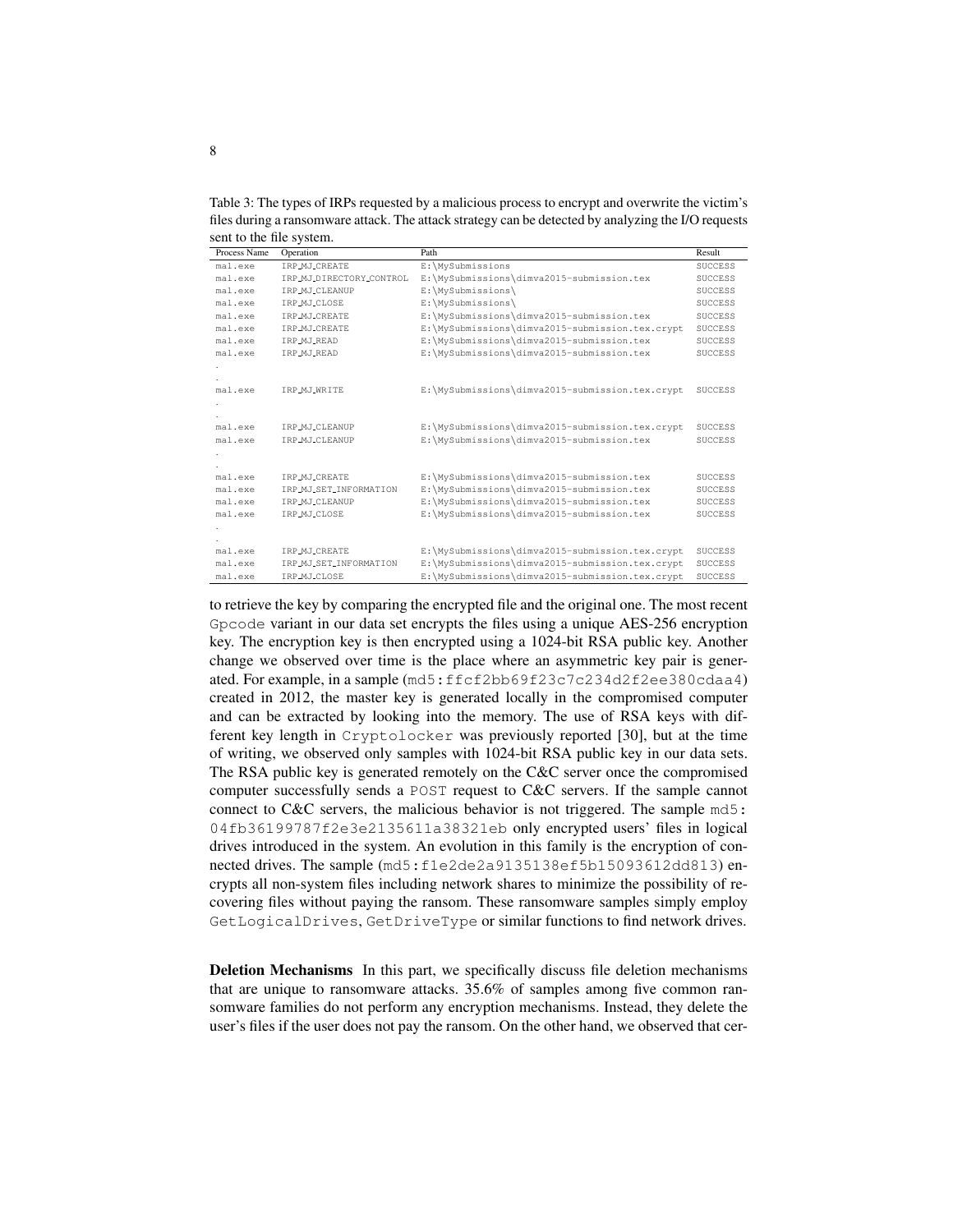<span id="page-8-0"></span>

Fig. 1: The malicious process attempts to get the file map on the physical disk in order to overwrite the file's data after the encryption.

<span id="page-8-1"></span>Table 4: A set of IRP requests generated on behalf of a malicious process to delete files during an attack. The process simply searches the directory, creates a handle to files and deletes them via IRP MJ SET INFORMATION.

| Process Name | Operation                | Path                                      | Result         |
|--------------|--------------------------|-------------------------------------------|----------------|
| mal.exe      | IRP_MJ_DIRECTORY_CONTROL | $E:\backslash *$                          | <b>SUCCESS</b> |
| mal.exe      | IRP_MJ_CLEANUP           | E:\                                       | <b>SUCCESS</b> |
| mal.exe      | IRP_MJ_CLOSE             | E:                                        | <b>SUCCESS</b> |
| mal.exe      | IRP_MJ_CREATE            | E:\                                       | <b>SUCCESS</b> |
| mal.exe      | IRP_MJ_DIRECTORY_CONTROL | $E:\MySubmissions\*$                      | <b>SUCCESS</b> |
| mal.exe      | IRP_MJ_CLEANUP           | E:\MySubmissions\                         | <b>SUCCESS</b> |
| mal.exe      | IRP_MJ_CLOSE             | E:\MySubmissions\                         | <b>SUCCESS</b> |
| mal.exe      | IRP_MJ_CREATE            | E:\MySubmissions\dimva2015-submission.tex | <b>SUCCESS</b> |
| mal.exe      | IRP_MJ_DIRECTORY_CONTROL | E:\MySubmissions\dimva2015-submission.tex | <b>SUCCESS</b> |
| mal.exe      | TRP_MJ_SET_TNFORMATION   | E:\MySubmissions\dimva2015-submission.tex | <b>SUCCESS</b> |
| mal.exe      | IRP_MJ_CLEANUP           | E:\MySubmissions\dimva2015-submission.tex | <b>SUCCESS</b> |
| mal.exe      | IRP_MJ_CLOSE             | E:\MySubmissions\dimva2015-submission.tex | <b>SUCCESS</b> |

tain samples in Gpcode and Filecoder families deleted the original unencrypted file's data after the encryption occurred. Consequently, deletion operation is a common task among multiple ransomware families in our data set. Table [4](#page-8-1) shows a sequence of IRPs collected while running a sample from the Filecoder family. The malicious process uses the IRP MJ DIRECTORY CONTROL function to list the files and then requests to open the file via a Win32 CreateFile. Any create requests are performed by IRP MJ CREATE function which returns a handle to the file objects. Finally, the file is deleted by IRP MJ SET INFORMATION when the file is closed. We observed very similar approaches in other families such as Gpcode, Reveton and Urausy in spite of differences in other aspects of the attacks.

In the NTFS file system, each file has an entry in the Master File Table (MFT) that reflects the changes of the corresponding file or folder [[10\]](#page-18-11). The core file's attributes in each MFT entry can be found in the \$STANDARD INFORMATION attribute, and the \$DATA attribute that contains the content of the corresponding file. The content of the \$DATA attribute could be resident or non-resident in the MFT entry depending on the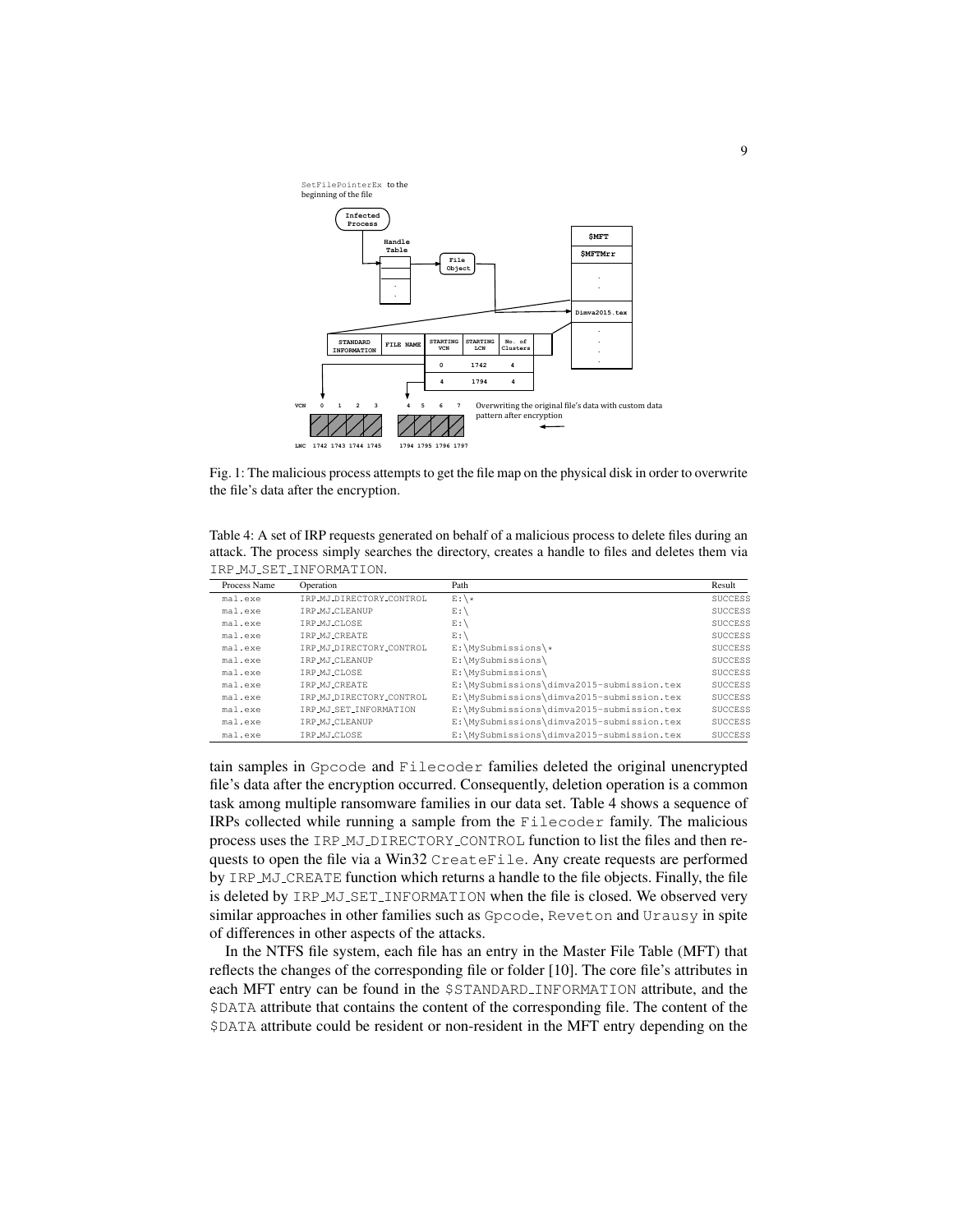<span id="page-9-0"></span>

Fig. 2: Disk layout for files with different sizes in NTFS file system. The content of large files is defined as Non-resident \$DATA and is managed by a runlist attribute in each MFT entry. During a ransomware attack, the clusters are deallocated and the status of the file is changed.

size of a file. Figure [2](#page-9-0) shows the disk layout for files with different sizes in the NTFS file system. The status of a file is determined by both a flag and a \$BITMAP in an MFT entry. \$BITMAP manages the information about allocation status of clusters within the disk.

When a ransomware attack occurs, the malware lists the non-system files and initiates a delete operation for each of them. The MFT entry for each file is updated by changing the status flag value of the file from  $0 \times 01$  to  $0 \times 00$ . Furthermore, the \$BITMAP attribute in MFT file is set to zero for the corresponding file. For large files, since multiple clusters might be allocated, the location of fragmented data is saved in the runlist in the header of MFT entry. When the file is deleted, the clusters that are used to keep the file's data are set to unallocated in \$BITMAP attribute in the MFT file. Consequently, when a file is deleted in a typical ransomware attack, the MFT entry is updated, but the content of the file is not deleted immediately. Therefore, our analysis suggests that we can detect ransomware attacks that target users' files based on the changes in the MFT table and also recover the content associated with the deleted files due to the engineering of the NTFS file system. Finally, Figure [3](#page-10-1) shows the delete operation from a different perspective- when the malicious process tries to delete a large file that is fragmented among multiple clusters.

Changing Master Boot Records One of the ransomware families (Seftad) was developed to attack the Master Boot Records (MBR) which contains the executable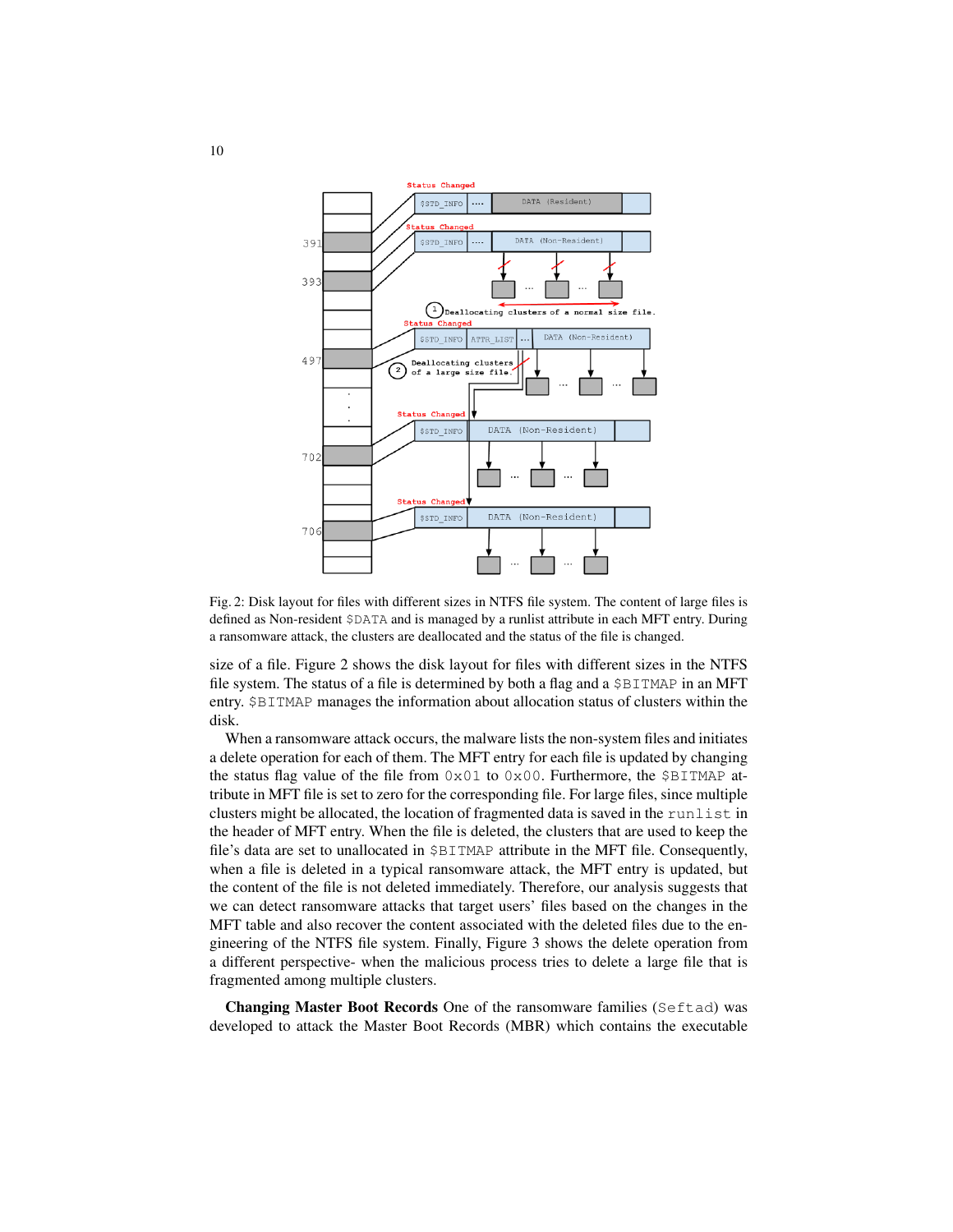<span id="page-10-1"></span>

Fig. 3: A ransomware attack(Gpcode) with a simple delete operation. The clusters used to keep the file \$data are deallocated in an MFT entry.

boot code and the partition table. The MBR is located on the first sector of a hard disk, and it is loaded into memory at boot time when the system transfer control to the code stored in the MBR. Samples that target the MBR prevent the infected system from loading the boot code in the active partition by simply replacing it with a bogus MBR that displays a message asking for a ransom. Defeating this type of ransomware attack is quite simple. For example, in early samples, the unlock code was hard-coded into the binary and could be acquired by reverse engineering. Following this procedure, we discovered the unlock code in 18 Seftad samples in our data set.

<span id="page-10-0"></span>Locking Procedure An important step in a successful ransomware attack is to lock the desktop of the computer under attack. This is typically done by creating a new desktop and making it persistent. Ransomware samples simply use CreateDesktop to create a fresh desktop environment and eliminate unnecessary processes. The new desktop is created via a DESKTOP SWITCHDESKTOP access mode that enables the SwitchDesktop function to activate the new desktop and receive input from the victim. The desktop is assigned to a thread using the SetThreadDesktop function. A significant number of samples in our data set (61.22%) use very similar approaches to establish a persistent desktop lock.

A small number of samples (8 variants) in families like Urausy, Reveton, and Winlock employed another approach to lock the desktop. In these families, the lock banner is simply downloaded as a HTML page with corresponding images based on the victim's geographical location and it is then displayed in full screen in a IE window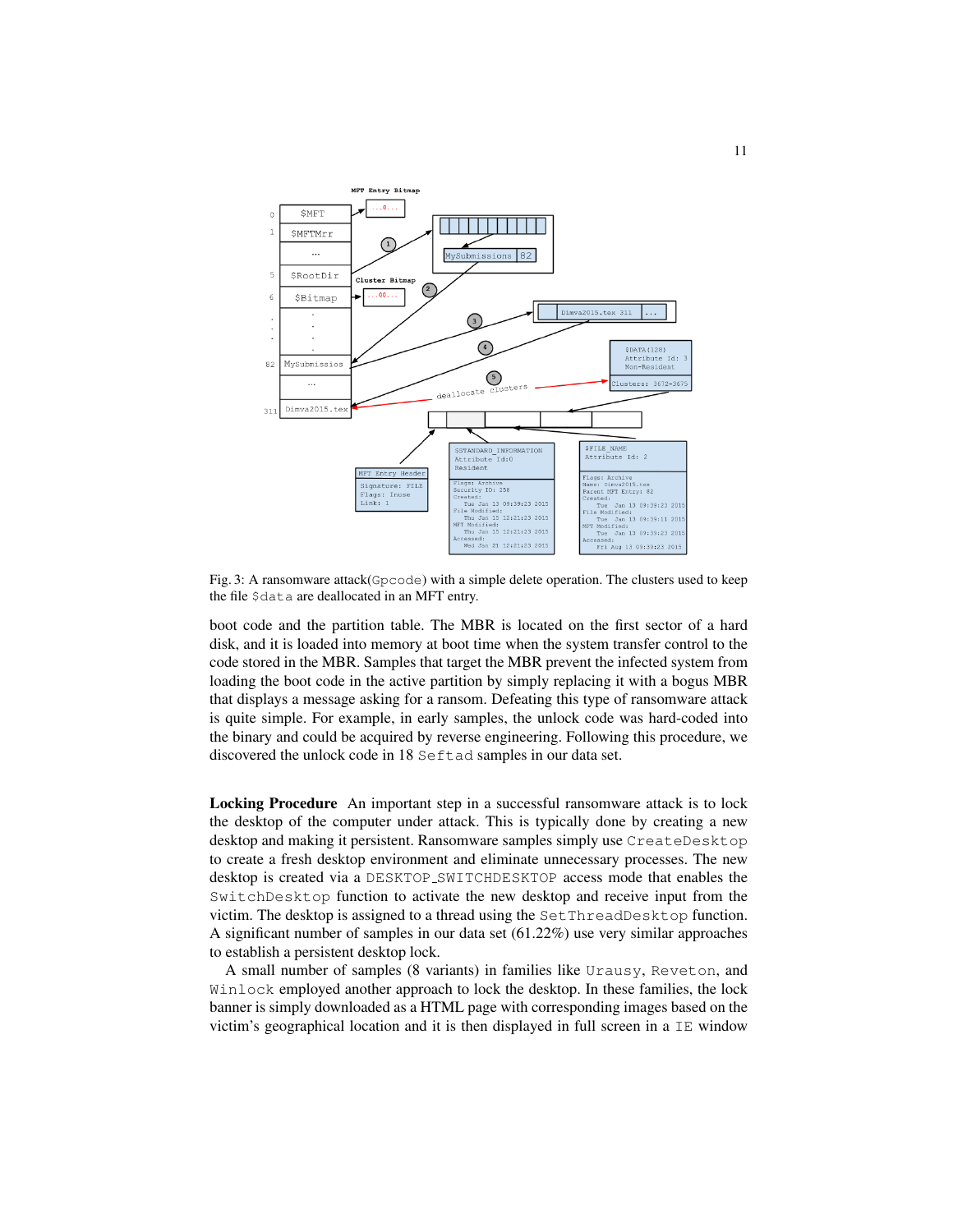with hidden controls. The banner plays a local law enforcement warning in the language used in the victim's geographical location. The warning typically says that the operating system is locked due to infringement against certain laws (e.g., distributing copyrighted materials or visiting child pornography sites) in that location.

Disabling certain keyboard shortcuts such as toggling (e.g., Windows key + Tab) is automatically done once a new desktop is created because no other applications are open to toggle through. However, disabling special keys is another part of the locking procedure. This is done by installing hook procedures that monitor keyboard input events. The number of disabled keys was different in different ransomware families. For example, 18 variants in Reveton and Urausy disabled Windows keys to prevent the victims from entering the start menu and 72 variants among 15 families attempted to disable the Esc Key to prevent the victims from using keyboard shortcuts (e.g., starting Windows Task Manager) during the attack.

### 3.2 Mitigation Strategies

API Call Monitoring As discussed in Section [3.1](#page-10-0), a significant number of ransomware samples use Windows API functions to lock the victim's desktop. Those API calls can be used to model the application behavior and train a classifier to detect suspicious sequence of Windows API calls. This approach is not necessarily novel, but it would allow us to stop a large number of ransomware attacks that are produced with little technical efforts. For example, a sequence of GetThreadDesktop, CreateDesktopW and SwitchDesktop functions can be converted to a sequence of API calls. Of course, cybercriminals might be able to evade detection using different techniques. For example, they may use native APIs to directly lock the system under the attack. However, the implementation of such ransomware samples requires significant work since the native APIs are not properly documented and may change among different versions, which can limit the portability of the attack.

Monitoring File System Activity Our analysis also suggests that it is possible to detect ransomware attacks – even the ones using deletion and encryption capabilities – based on our findings in Section [3.1](#page-4-1). Our analysis shows that significant changes occur in the file system activities (e.g., a large number of similar encryption, deletion requests) when the system is under a ransomware attacks. By closely monitor the MFT table, one can detect the creation, encryption or deletion of files. For example, when the system is under a ransomware attack, a significant number of status changes occur in a very short period of time in MFT entries of the deleted files. For encrypted files, we notice a large number of MFT entries with encrypted content in the \$DATA attribute of files that do not share the same path (e.g., files within a directory). In our definition, a malicious MFT entry is a MFT entry that is generated or modified in a system under a ransomware attack. A classifier can be trained on benign and malicious MFT entries to detect abnormal file system activities when the system is under an attack.

In order to distinguish between benign and malicious file system activity, another possible approach consists of monitoring all the file system requests that user-mode processes generate. A system with protection capabilities can intercept all the requests and discard the suspicious requests before they reach the file system driver.

12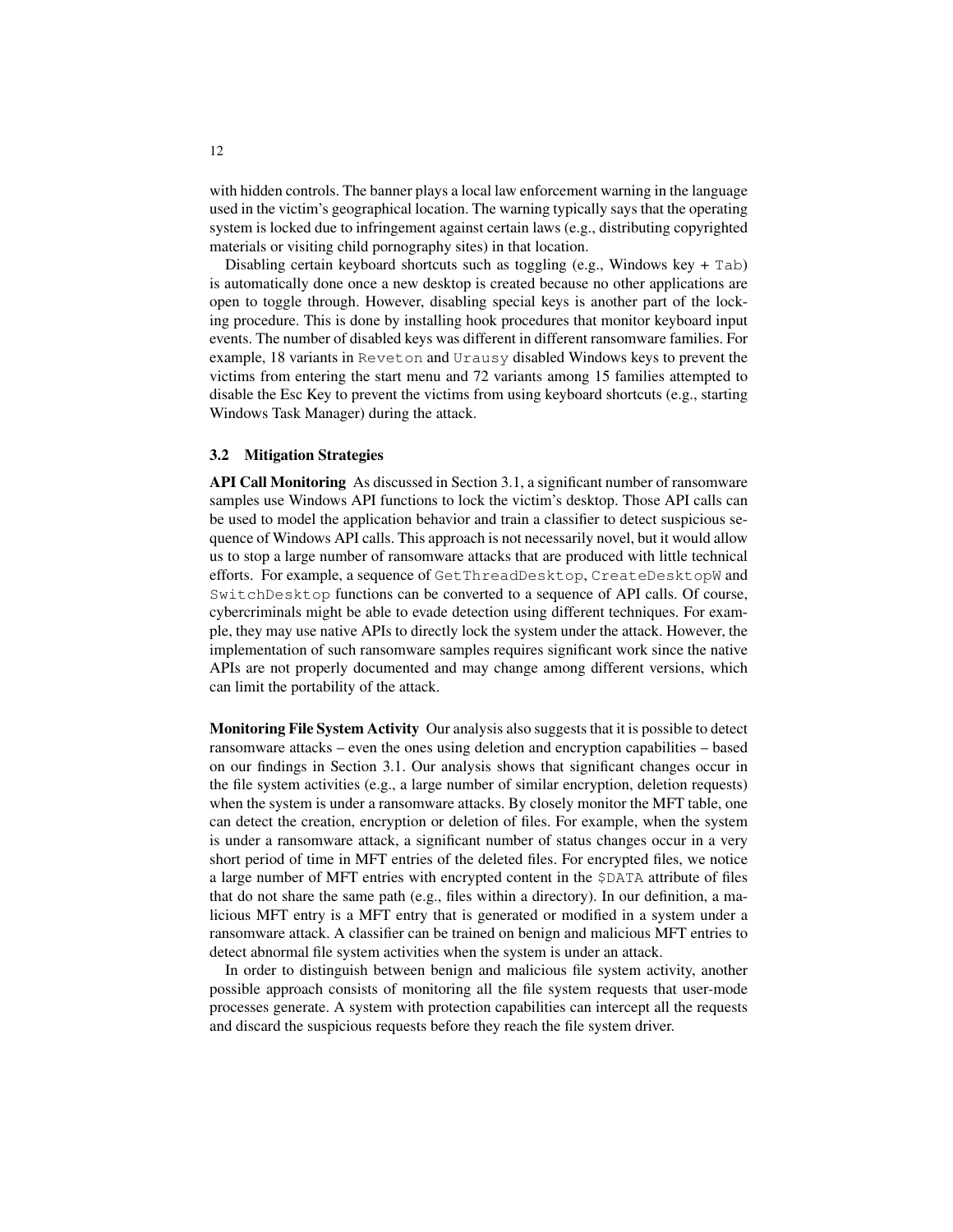Recovering the deleted files from the ransomware attacks would also be possible. If the \$DATA attribute is resident in the MFT entry, the content of the file can be simply copied to another location. For non-resident \$DATA attributes, we need to parse the RunList in the MFT entry and copy the raw data to another location and perform the recovery. In any case, early detection of the attack is critical in order to successfully recover the content of deleted files, since the deallocated clusters can be allocated to new files and the content of the deleted file will be overwritten. This approach can be applied to most of the ransomware samples with either customized or standard cryptosystems since the file level activity is a common characteristic of ransomware samples that target users' files.

Using Decoy Resources The attack strategies adopted to encrypt or delete the user files are very similar among ransomware families. For example, the malicious process aggressively attacks all files (in different paths, and with different extensions) and tries to encrypt and/or delete them in a very short period of time. Therefore, defining a file system activity model that reflects the normal interaction with the file system is possible. However, cybercriminals could try to evade detection by launching attacks while mimicking a normal user behavior. For example, a cybercriminal may avoid aggressively encrypting all files and starts by encrypting files with recent access or modification time. Approaches like this might not be detected by approaches that monitor the behavior of the system. However, one technique to detect these attacks could be to install decoy files in multiple locations of the disk that are constantly monitored. The use of decoy resources to detect security breaches and insider attacks was first proposed in [\[9](#page-18-12),[40\]](#page-19-4). Decoy resources have also been recently used to improve the security of hashed passwords [[20\]](#page-18-13) and to detect illegally obtained data from file hosting services [[28\]](#page-19-5).

In our definition, monitoring decoy files can be an additional layer of defense on the top of file system activity monitoring to detect ransomware attacks. The decoy files should be indexed at multiple places in the user environment and should be generated in a way that is computationally difficult for an adversary to discern them. This approach can increase the chance of detecting the malicious process in early stages of the attacks regardless of the fact that the ransomware sample uses novel strategies or customized/standard cryptosystems.

# <span id="page-12-0"></span>4 Financial Incentives

Since the ultimate goal of ransomware attacks is to get money from victims, the payment method is an important aspect of the attacks. Cybercriminals continuously strive to find more reliable charging methods by improving two important properties: (1) the difficulty of tracing the recipient of the payments, and (2) the ease of exchanging payments into a preferred currency. Table [5](#page-13-0) provides a breakdown of the charging methods used by ransomware families over the past years. Our analysis suggests that sending SMS to premium numbers is not necessarily used in old types of ransomware attacks. For example, the charging method in Calelk is still based on using premium numbers. The premium rate numbers were hard-coded in the ransomware sample or were downloaded from the C&C servers in each infection. This class of ransomware attacks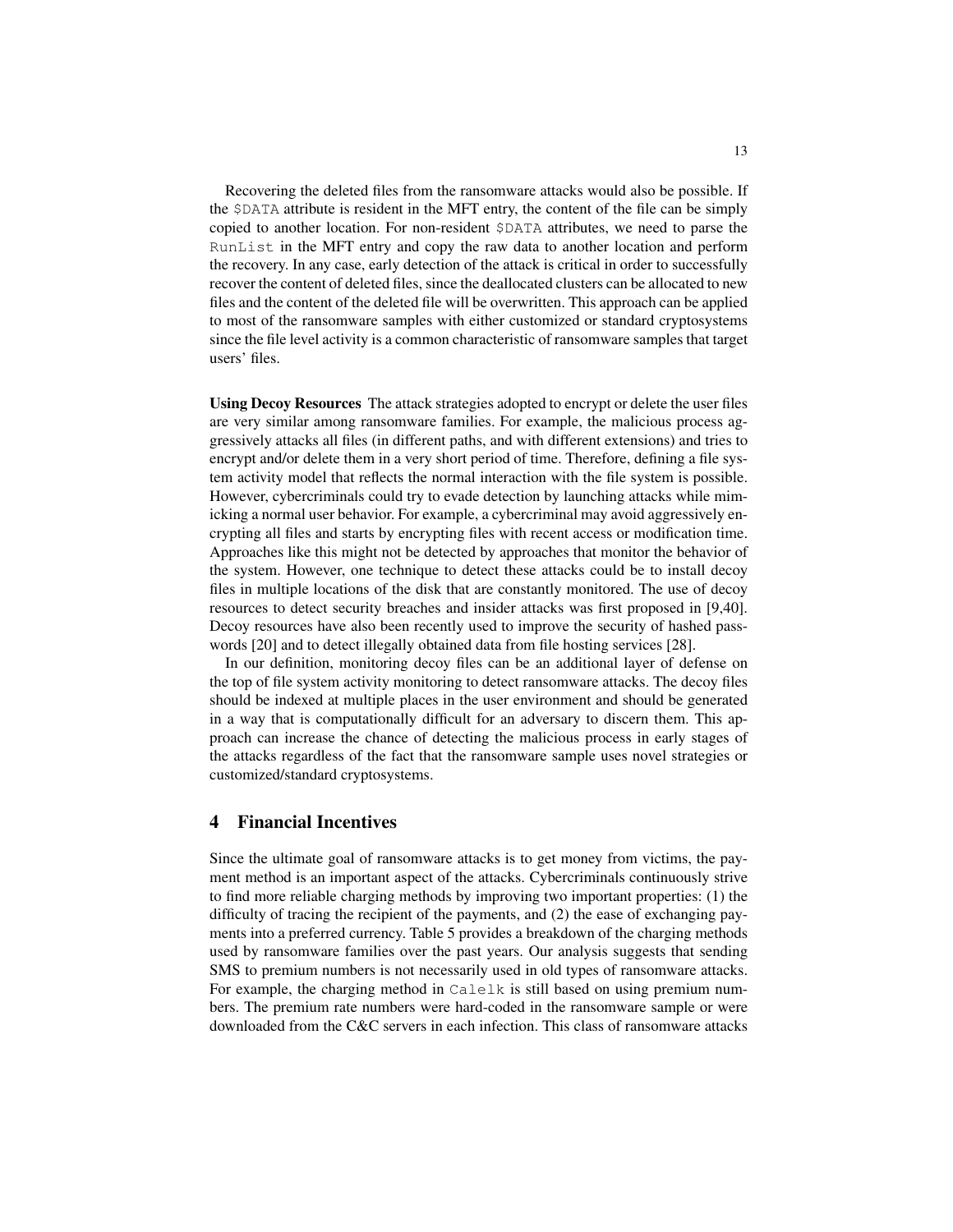|                    | Premium<br>Number | Untraceable<br>Payments | Online<br>Shopping | Bitcoin<br>Transactions |
|--------------------|-------------------|-------------------------|--------------------|-------------------------|
| Reveton            |                   | √                       | ✓                  |                         |
| Cryptolocker       |                   |                         |                    |                         |
| CryptoWall         |                   |                         |                    |                         |
| Tobfy              |                   | √                       |                    |                         |
| Seftad             |                   |                         |                    |                         |
| Winlock            |                   |                         |                    |                         |
| Loktrom            |                   |                         |                    |                         |
| Calelk             |                   |                         |                    |                         |
| Urausy             |                   | √                       |                    |                         |
| Krotten            |                   |                         |                    |                         |
| <b>BlueScreen</b>  |                   |                         |                    |                         |
| kovter             |                   |                         |                    |                         |
| Filecoder          |                   |                         |                    |                         |
| GPcode             |                   | √                       |                    |                         |
| Weelsof            |                   |                         |                    |                         |
| Number of Samples  | 132 (9.71%)       | 1,199 (88.22%)          | $14(1.03\%)$       | 28 (2.86%)              |
| Number of Variants | 18 (19.35%)       | 75 (80.64%)             | $4(4.30\%)$        | 4(4.3%)                 |

<span id="page-13-0"></span>

|          | Table 5: Summary of types of charges in 15 ransomware families. |
|----------|-----------------------------------------------------------------|
| Families | Type of Charge                                                  |

requires the least amount of technical background and when propagated in a large scale the revenue could be significant.

A large fraction of ransomware samples (88.22%) used prepaid online payment systems such as Moneypak, Paysafecard, and Ukash cards, since they provide limited possibilities to trace the money. These services are not tied to any banking authority and the owner of the money is anonymous. The ransomware business model takes advantage of these systems since there are no records of the vouchers to trace cybercriminals. In a typical scenario, once a ransomware criminal receives the vouchers, in order to monetize them, he can sell vouchers in underground voucher exchange forums, ICQ, or other untraceable communication channels for a lower price than the nominal value of the vouchers. We also found some unconventional methods used for charging victims. We found two variants of Kevtor family that forced users to buy a software package which unlocked the compromised computer. Figure [4](#page-14-0) represents the amount charged per family based on our data set. The amount of money required by ransomware owners to unlock the computer changes based on variants and families. For examples, 48.43% of samples among top six families demanded between 150 to 250 dollars.

### 4.1 Bitcoin as a Charging Method

Bitcoin provides some unique technical and privacy advantages for miscreants behind ransomware attacks. Bitcoin transactions are cryptographically signed messages that embody a fund transfer from one public key to another and only the corresponding private key can be used to authorize the fund transfer. Furthermore, Bitcoin keys are not explicitly tied to real users, although all transactions are public. Consequently, ransomware owners can protect their anonymity and avoid revealing any information that might be used for tracing them.

We performed an analysis of the use of Bitcoins in recent ransomware attacks where victims had to buy Bitcoins in order to access their resources. We acquired the Bitcoin addresses by searching the web as well as public forums [\[31](#page-19-6)] that conducted discussions on Cryptolocker attacks. Victims typically participated in the discussions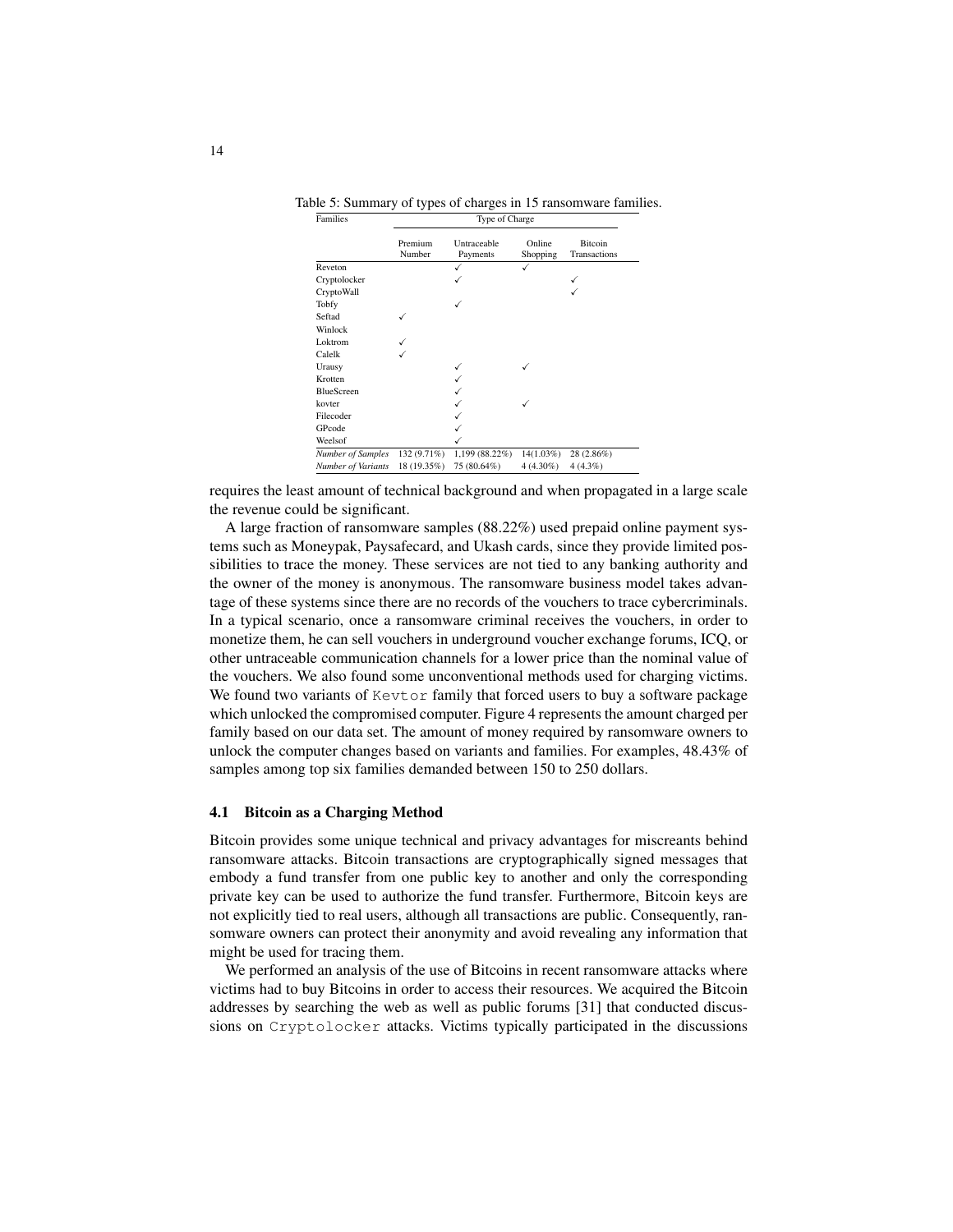<span id="page-14-0"></span>

Fig. 4: The amount of ransom money among common ransomware families. Around 89.2% of Cryptolocker victims paid more than 100 dollars. One reason is the significant increase in the value of Bitcoin between mid-September and mid-November. We observed more changes in the amount of requested ransom in Cryptolocker probably due to low stability in Bitcoin exchange rates.

<span id="page-14-1"></span>

<span id="page-14-2"></span>Fig. 5: 20.1% of Bitcoin addresses received no more than one Bitcoin probably because victims were charged less due to a dramatic increase of Bitcoin value in late November 2013. Furthermore, approximately 73% of Bitcoin addresses had only two transactions. The incoming transaction is made by victims to pay the ransom and the outgoing transaction is performed by the ransomware owner to send the Bitcoin to another addresses in order to make tracing infeasible.

by posting information about their infection and the Bitcoin addresses to which they were required to send the ransom. We collected 1,872 Bitcoin addresses during the experiments. We automatically queried the transactions from publicly accessible Bitcoin block explorer websites [\[8](#page-18-14)] and parsed the results into a database.

The number of Bitcoins collected by cybercriminals during Cryptolocker attack is previously reported [\[35](#page-19-7)]. Our main focus in this part is to provide insights into how cybercriminals employed Bitcoin to collect the ransom fee based on the transactions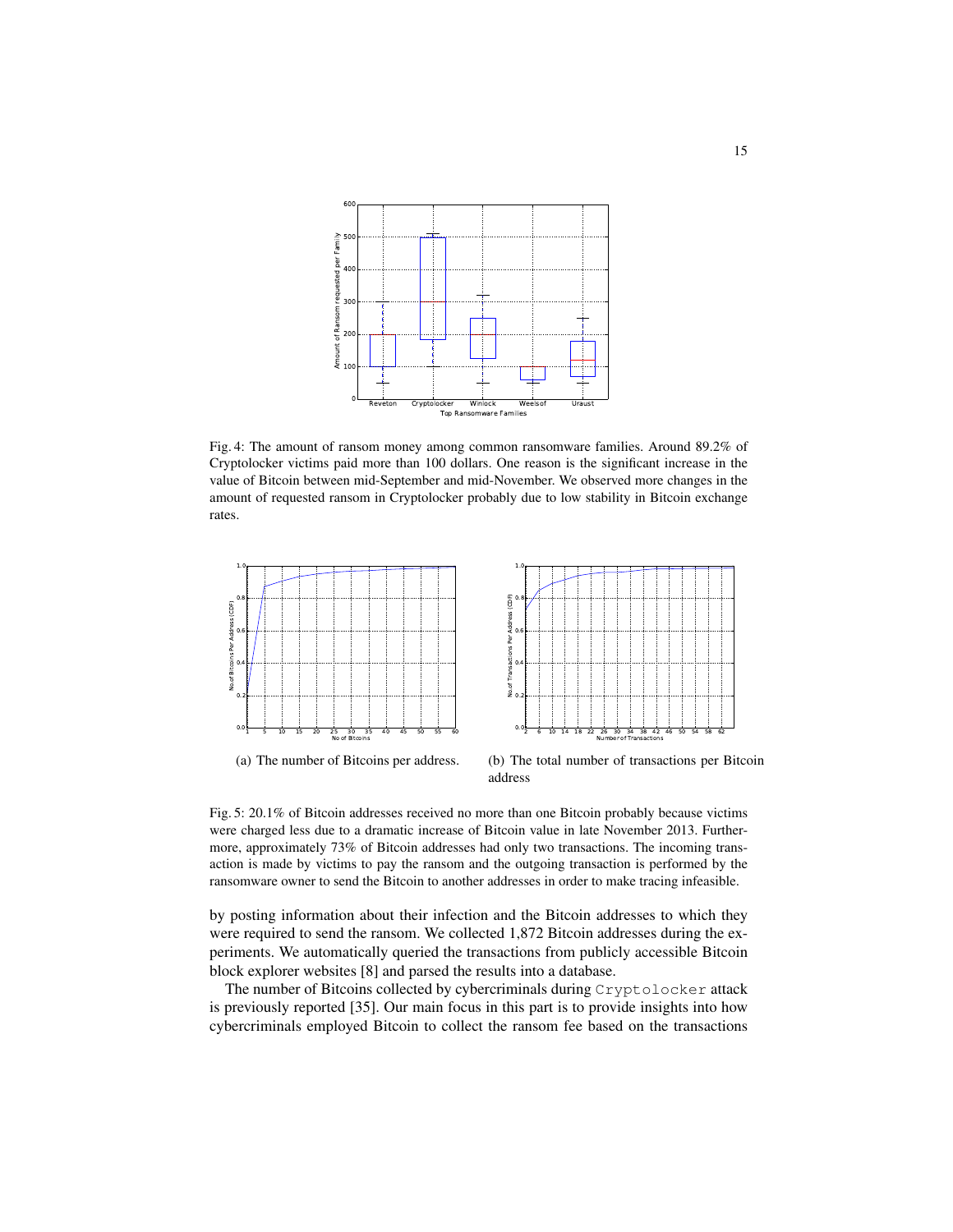history. One of the questions we wanted to answer was whether it is possible to detect illicitly-gained Bitcoins based on the transaction history of a Bitcoin address. Our analysis suggests that identifying these Bitcoins is getting significantly difficult since cybercriminals have started to use evasive approaches to protect their privacy (e.g., multiple independent Bitcoin addresses, small Bitcoin amounts, short activity period, small transaction records) after receiving large volumes of Bitcoins from victims. One reason to use multiple independent addresses with small Bitcoin amounts could be that concealing the source of thousands of illicitly-obtained Bitcoins is a critical task if cybercriminals want to transfer the Bitcoins via recognized exchanges without being noticed. In fact, this is the main evolution in employing Bitcoin in ransomware attacks to make the potential tracing procedures more difficult in the Bitcoin network.

Our analysis on Bitcoin transactions shows that 84.46% of Bitcoin addresses had no more than six transactions. Furthermore, a significant fraction of these Bitcoin addresses (68.93%) were active for at most 10 days. These addresses were directly used to receive Bitcoins from victims. Another type of addresses had more transactions and were active for a longer period of time (e.g., more than 10 days). These addresses were used to aggregate the collected ransom fees. Figure [5\(a\)](#page-14-1) shows the CDF of number of Bitcoin per Bitcoin address. In 48.9% of Bitcoin addresses that we analyzed, a Bitcoin address received at most two Bitcoins. These transactions have occurred in early steps of the attacks when two Bitcoins were worth roughly 200 dollars equal to the ransom fee required by cybercriminals to send the decryption key.

As shown in Figure [5\(b\)](#page-14-2), approximately 72.9% of Bitcoin transactions belong to Bitcoin addresses with two transactions. The incoming transaction was made by victims to pay the ransom and, the outgoing transaction was performed by cybercriminals. The collected Bitcoins were transferred through tens of temporary intermediate accounts or split into many small amounts in order to be recombined in a new account later to decrease possibilities of tracing the money.

<span id="page-15-0"></span>

Fig. 6: The duration of activity for Bitcoin addresses. Approximately 50% of Bitcoin addresses have zero to five days of active life.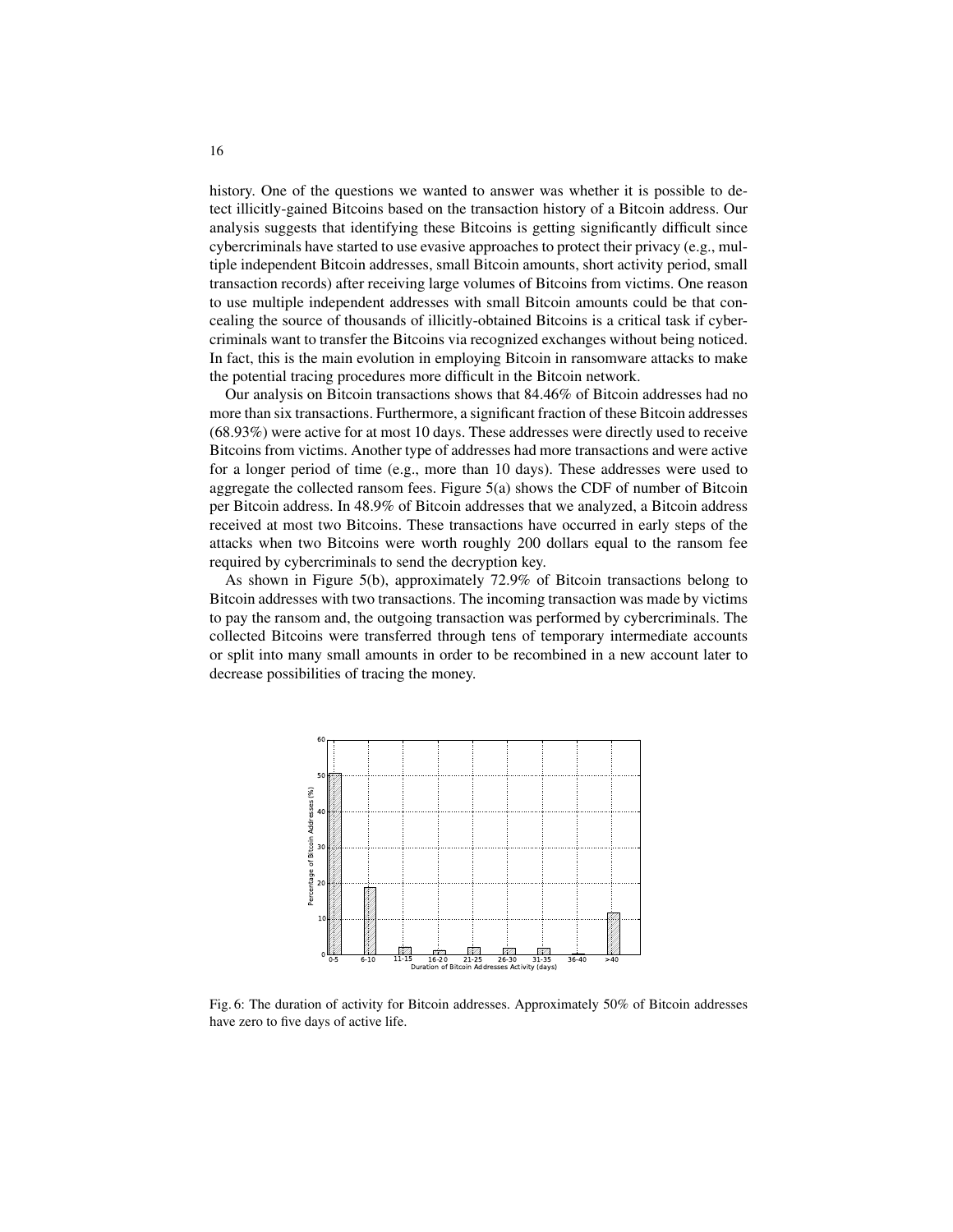As provided in Figure [6,](#page-15-0) our observation also suggests that Bitcoin addresses that were used to collect Bitcoins from victims have a relatively short duration of activity. This is due to the fact that the accumulated Bitcoins had to be transferred to other accounts within a few hours or a few days probably to use mix services and conceal the source of the money.

# <span id="page-16-0"></span>5 Related Work

Ransomware and Underground Economy Various security vendors have reported the threat potential of ransomware attacks based on the number of infections that they observed [\[6](#page-17-6),[29](#page-19-8)[,37](#page-19-0)]. The use of cryptography to mount extortion based attacks was first introduced in [[38\]](#page-19-9). Employing Microsoft Cryptographic API (MS CAPI) calls to design cryptovirus samples was presented by Young [[39\]](#page-19-10). Young demonstrated how to use MS CAPI to generate keys and encrypt the user's data.

The first step to analyze specific ransomware families was made by Gazet by analyzing three primitive ransomware families [[18\]](#page-18-15). He concluded that while these early families were designed for massive propagation, they did not fulfill the basic requirements (e.g., sufficiently long encryption keys) for mass extortion.

The presence of scareware as rogue security software has been also studied over the past few years. Stone-Gross et al. performed an analysis of underground economy of fake antivirus software. They built an economic model that showed how cybercriminals performed refunds and chargebacks in order to conceal their criminal nature for a longer period of time [[36\]](#page-19-11). Cova et al. provided an analysis of fake antivirus structure and measured the number of victims and the profits gained based on the web servers used by several fake antivirus groups [[13\]](#page-18-16).

Bitcoin Privacy Bitcoin has also recently received considerable interest regarding the security and anonymity in security research. Meiklejohn et al. developed a clustering heuristic that was used to cluster Bitcoin addresses belonging to a particular user [[24\]](#page-18-17). They discussed the potential anonymity in the Bitcoin protocol and the actual anonymity achieved by users. Reid et al. constructed two graphs based on publicly available transaction history [[17\]](#page-18-18). They used the properties of these graphs to illustrate how information leakage can be used to de-anonymize the system's users. Using this technique, they described the flow of stolen money from MyBitcoin. Recently, Ron et al. performed an analysis over the user graph and provided an in-depth analysis of the largest transactions in Bitcoin history [[32](#page-19-12)]. In another work, Möser performed an analysis of the anonymity and transaction graph of three Bitcoin mix services. He found that all the three Bitcoin mix services had a distinct transaction graph pattern, but some of them were more successful than others [[27\]](#page-19-13). In order to characterize the popularity of illicit goods, Christin performed an analysis by extracting data from Silk Road marketplace [[11\]](#page-18-19). Although the work does not examine the Bitcoin block chain, it provides an estimation of the market value of such transactions.

A closer and concurrent work to our interest was performed by Spagnuolo et al. that parsed the blockchain and clustered the Bitcoin addresses that were likely to belong to certain users or groups [[35\]](#page-19-7). They labeled the users based on the information that was scraped from openly available resources. They were able to label Bitcoin addresses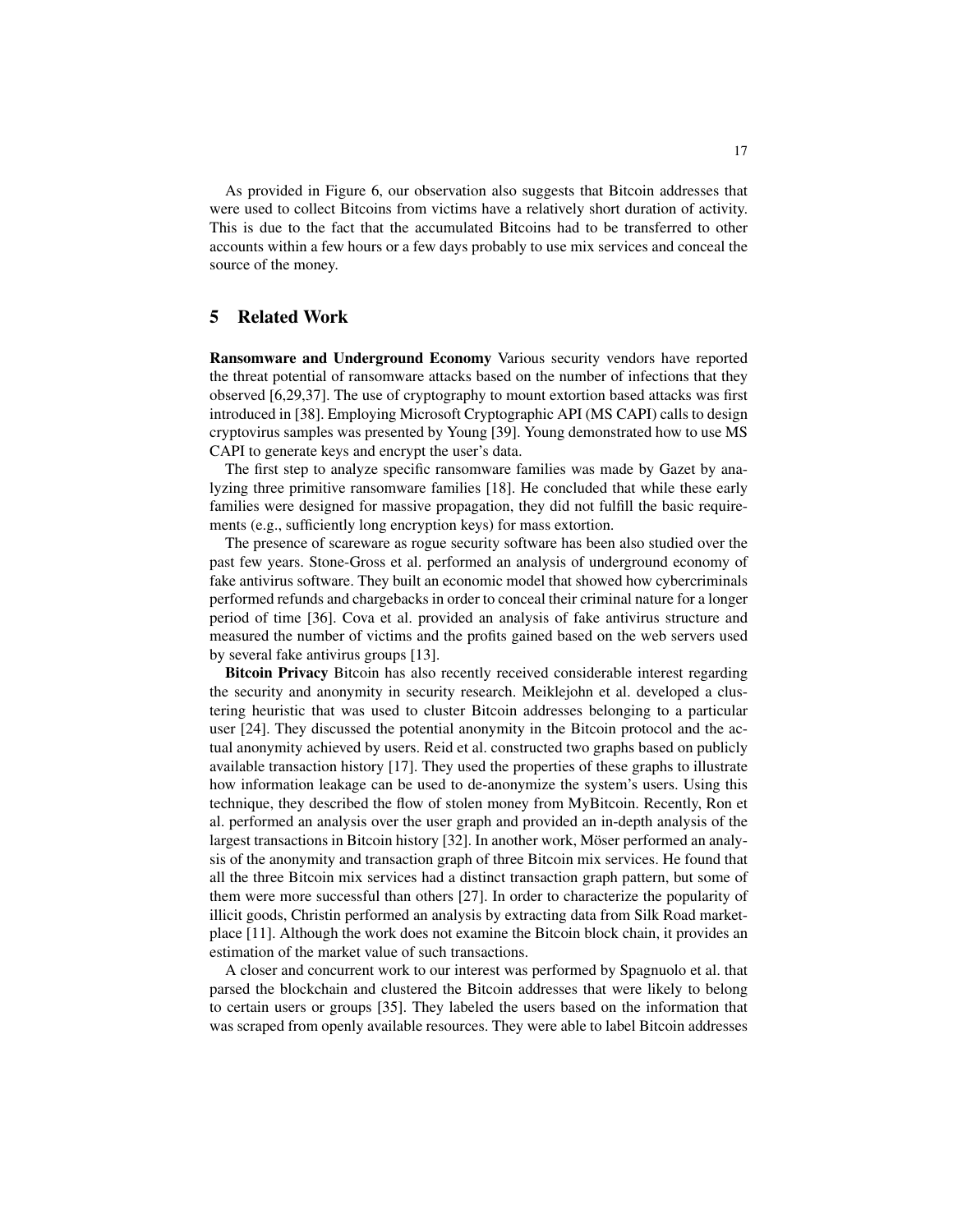on real-world cases such as Silk Road and Cryptolocker ransomware. We also used public repositories to extract Bitcoin addresses that belong to cybercriminals behind ransomware attacks. However, unlike Stagnuolo et al. work [[35\]](#page-19-7), our goal is to characterize the Bitcoin addresses used for malicious intents based on the transaction history rather than de-anonymizing the Bitcoin users.

## <span id="page-17-1"></span>6 Conclusion

In this paper, we performed a long-term analysis of ransomware families with a special focus on their destructive functionality. The characterization of ransomware attacks was based on 1,359 ransomware samples among 15 families that have emerged over the last few years. Our results show that a significant number of ransomware families share very similar characteristics in the core part of the attacks, but still lack reliable destructive functions to successfully target victims' files.

We also describe how a malicious process interacts with the file system when a compromised computer is under a ransomware attack. We observed that suspicious file system activity of multiple types of destructive ransomware families can be reliably monitored. When looking at the execution traces of the malware programs, we observed that the way malicious processes generate requests to access file system was significantly different from benign processes. We also observed that different classes of ransomware attacks with multiple levels of sophistication share very similar characteristics from file system perspective due to the nature of these attacks. Unlike recent discussions in security community about ransomware attacks, our analysis suggests that implementing practical defense mechanisms is still possible, if we effectively monitor the file system activity for example the changes in Master File Table (MFT) or the types of I/O Request Packets (IRP) generated on behalf of processes to access the file system. We propose a general methodology that allow us to detect a significant number of ransomware attacks without making any assumptions on how samples attack users' files.

# 7 Acknowledgements

This work is supported by the National Science Foundation (NSF) under grant CNS-1116777, and Secure Business Austria.

# References

- <span id="page-17-4"></span>1. Minotaur Analysis - Malware Repository. <minotauranalysis.com>.
- <span id="page-17-3"></span>2. VX Vault - Online Repository of Malware Samples. <vxvault.siri-urz.net>.
- <span id="page-17-5"></span>3. Malware Tips - Your Security Advisor. [http://malwaretips.com/forums/](http://malwaretips.com/forums/virus-exchange.104/) [virus-exchange.104/](http://malwaretips.com/forums/virus-exchange.104/).
- <span id="page-17-2"></span>4. MalwareBlackList - Online Repository of Malicious URLs. [http://www.](http://www.malwareblacklist.com) [malwareblacklist.com](http://www.malwareblacklist.com).
- <span id="page-17-0"></span>5. Police ransomware threat assessment. Europol Public Information, 2014.
- <span id="page-17-6"></span>6. AJJAN, A. Ransomware: Next-Generation Fake Antivirus. [http://](http://www.sophos.com/en-us/medialibrary/PDFs/technical papers/SophosRansomwareFakeAntivirus.pdf) [www.sophos.com/en-us/medialibrary/PDFs/technicalpapers/](http://www.sophos.com/en-us/medialibrary/PDFs/technical papers/SophosRansomwareFakeAntivirus.pdf) [SophosRansomwareFakeAntivirus.pdf](http://www.sophos.com/en-us/medialibrary/PDFs/technical papers/SophosRansomwareFakeAntivirus.pdf), 2013.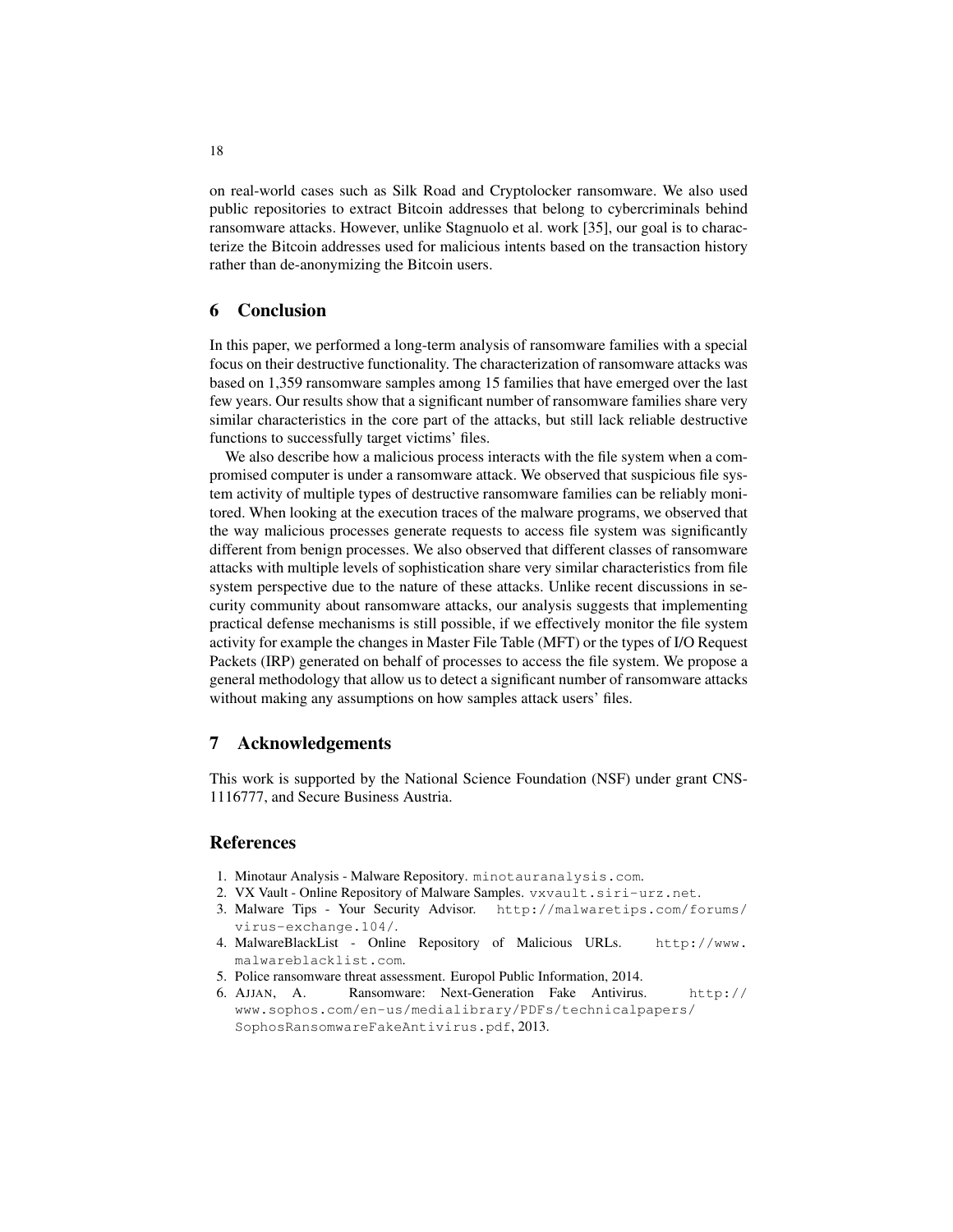- <span id="page-18-2"></span>7. BAYER, U., KRUEGEL, C., AND KIRDA, E. TTAnalyze: A Tool for Analyzing Malware. In *Proceedings of the European Institute for Computer Antivirus Research Annual Conference* (April 2006).
- <span id="page-18-14"></span>8. BLOCKCHAIN.INFO. Bitcoin Block Explorer. <https://blockchain.info>.
- <span id="page-18-12"></span>9. BOWEN, B. M., HERSHKOP, S., KEROMYTIS, A. D., AND STOLFO, S. J. *Baiting inside attackers using decoy documents*. Springer, 2009.
- <span id="page-18-11"></span>10. CARRIER, B. *File System Forensic Analysis*. Addison-Wesley Professional, 2005.
- <span id="page-18-19"></span>11. CHRISTIN, N. Traveling the silk road: A measurement analysis of a large anonymous online marketplace. In *Proceedings of WWW 2013* (May 2013).
- <span id="page-18-1"></span>12. CISCO, INC. Ransomware on Steroids: Cryptowall 2.0. [http://blogs.cisco.com/](http://blogs.cisco.com/security/talos/cryptowall-2) [security/talos/cryptowall-2](http://blogs.cisco.com/security/talos/cryptowall-2), 2015.
- <span id="page-18-16"></span>13. COVA, M., LEITA, C., THONNARD, O., KEROMYTIS, A. D., AND DACIER, M. An Analysis of Rogue AV Campaigns. In *Proceedings of the International Conference on Recent Advances in Intrusion Detection* (2010), pp. 442–463.
- <span id="page-18-7"></span>14. CUCKOO FOUNDATION. Cuckoo Sandbox: Automated Malware Analysis. [www.](www.cuckoosandbox.org) [cuckoosandbox.org](www.cuckoosandbox.org), 2014.
- <span id="page-18-0"></span>15. DELL SECUREWORKS. Cryptolocker Ransomware. [http://www.](http://www.secureworks.com/cyber-threat-intelligence/threats/cryptolocker-ransomware/) [secureworks.com/cyber-threat-intelligence/threats/](http://www.secureworks.com/cyber-threat-intelligence/threats/cryptolocker-ransomware/) [cryptolocker-ransomware/](http://www.secureworks.com/cyber-threat-intelligence/threats/cryptolocker-ransomware/), 2014.
- <span id="page-18-5"></span>16. DONOHUE, B. Reveton Ransomware Adds Password Purloining Function. [http://threatpost.com/](http://threatpost.com/reveton-ransomeware-adds-password-purloining-\function/100712) [reveton-ransomeware-adds-password-purloining-\function/](http://threatpost.com/reveton-ransomeware-adds-password-purloining-\function/100712) [100712](http://threatpost.com/reveton-ransomeware-adds-password-purloining-\function/100712), 2013.
- <span id="page-18-18"></span>17. FERGAL, R., AND MARTIN, H. An analysis of anonymity in the bitcoin system. In *Security and Privacy in Social Networks* (2012).
- <span id="page-18-15"></span>18. GAZET, A. Comparative analysis of various ransomware virii. *Journal in Computer Virology 6*, 1 (February 2010), 77–90.
- <span id="page-18-8"></span>19. HOGLUND, G., AND BUTLER, J. *Rootkits: Subverting the Windows Kernel*. Addison-Wesley Professional, 2005.
- <span id="page-18-13"></span>20. JUELS, A., AND RIVEST, R. L. Honeywords: Making password-cracking detectable. In *Proceedings of the 2013 ACM SIGSAC conference on Computer & communications security* (2013), ACM, pp. 145–160.
- <span id="page-18-6"></span>21. KREBS, B. Inside a Reveton Ransomware Operation. [http://krebsonsecurity.](http://krebsonsecurity.com/2012/08/inside-a-reveton-ransomware-operation/) [com/2012/08/inside-a-reveton-ransomware-operation/](http://krebsonsecurity.com/2012/08/inside-a-reveton-ransomware-operation/), 2012.
- <span id="page-18-9"></span>22. LANZI, A., BALZAROTTI, D., KRUEGEL, C., CHRISTODORESCU, M., AND KIRDA, E. Accessminer: Using system-centric models for malware protection. In *Proceedings of the 17th ACM Conference on Computer and Communications Security* (2010), CCS '10, ACM, pp. 399–412.
- <span id="page-18-4"></span>23. MALWARE DON'T NEED COFFEE. Guess who's back again ? Cryptowall 3.0. [http://malware.dontneedcoffee.com/2015/01/](http://malware.dontneedcoffee.com/2015/01/guess-whos-back-again-cryptowall-30.html) [guess-whos-back-again-cryptowall-30.html](http://malware.dontneedcoffee.com/2015/01/guess-whos-back-again-cryptowall-30.html), 2015.
- <span id="page-18-17"></span>24. MEIKLEJOHN, S., POMAROLE, M., JORDAN, G., LEVCHENKO, K., MCCOY, D., VOELKER, G. M., AND SAVAGE, S. A fistful of bitcoins: Characterizing payments among men with no names. In *Proceedings of the 2013 Conference on Internet Measurement Conference* (2013), IMC '13, pp. 127–140.
- <span id="page-18-3"></span>25. MICROSOFT, INC. Microsoft Security Intelegence Report Vol. 16. [http://www.](http://www.microsoft.com/security/sir/default.aspx) [microsoft.com/security/sir/default.aspx](http://www.microsoft.com/security/sir/default.aspx), 2013.
- <span id="page-18-10"></span>26. MICROSOFT, INC. File System Minifilter Drivers. [https://msdn.microsoft.com/](https://msdn.microsoft.com/en-us/library/windows/hardware/ff540402%28v=vs.85%29.aspx) [en-us/library/windows/hardware/ff540402%28v=vs.85%29.aspx](https://msdn.microsoft.com/en-us/library/windows/hardware/ff540402%28v=vs.85%29.aspx), 2014.